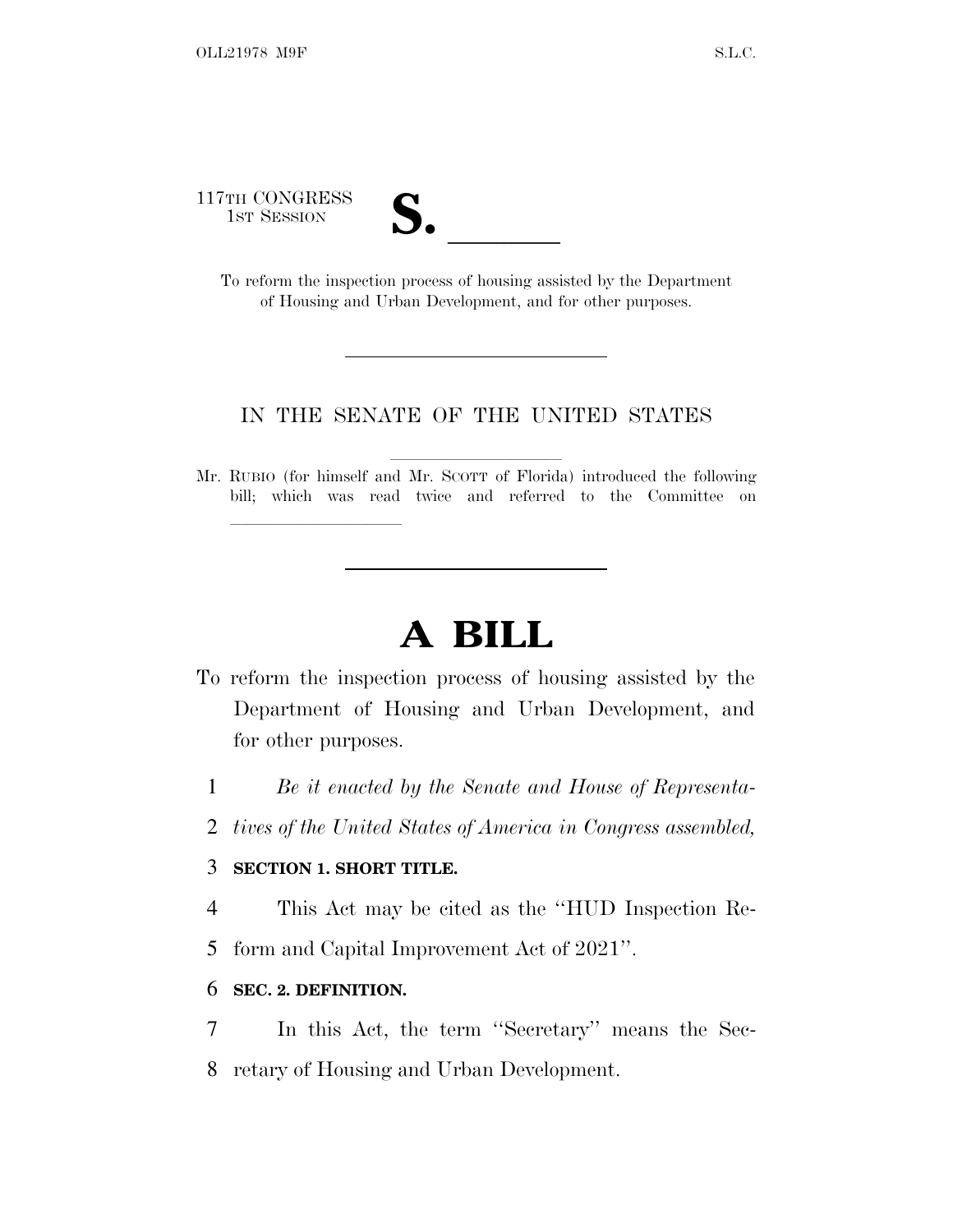| 1              | SEC. 3. REDUCTION IN GRADE OR PAY OR REMOVAL FOR |
|----------------|--------------------------------------------------|
| $\overline{2}$ | MISCONDUCT OR PERFORMANCE OF EM-                 |
| 3              | PLOYEES OF THE DEPARTMENT OF HOUSING             |
| $\overline{4}$ | AND URBAN DEVELOPMENT.                           |
| 5              | (a) IN GENERAL.—Section $7(c)$ of the Department |
| 6              | of Housing and Urban Development Act (42 U.S.C.  |
| 7              | $3535(e)$ is amended—                            |
| 8              | (1) by striking "The Secretary is authorized"    |
| 9              | and inserting the following: "EMPLOYMENT, COM-   |
| 10             | PENSATION, AUTHORITY, AND DUTIES OF PER-         |
| 11             | SONNEL.-                                         |
| 12             | "(1) IN GENERAL.—The Secretary is author-        |
| 13             | ized"; and                                       |
| 14             | $(2)$ by adding at the end the following:        |
| 15             | "(2) REDUCTION IN GRADE OR PAY OR RE-            |
| 16             | MOVAL FOR MISCONDUCT OR PERFORMANCE OF EM-       |
| 17             | PLOYEES.-                                        |
| 18             | "(A) DEFINITIONS.—For purposes of this           |
| 19             | paragraph-                                       |
| 20             | "(i) the term 'covered employee'—                |
| 21             | "(I) means an individual holding                 |
| 22             | a position in the civil service in the           |
| 23             | Department; and                                  |
| 24             | "(II) does not include any indi-                 |
| 25             | vidual—                                          |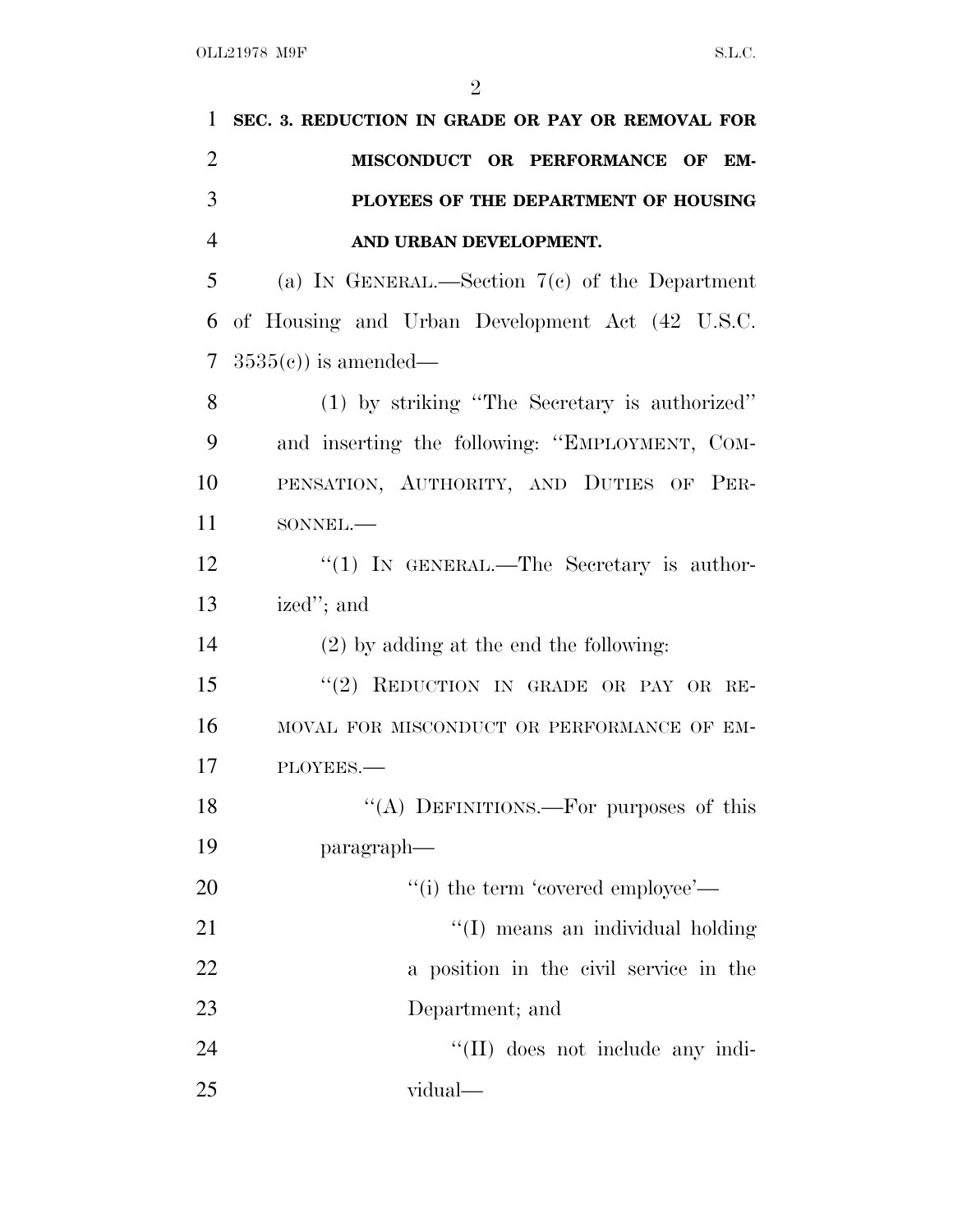| $\mathbf{1}$   | "(aa) holding in a position                    |
|----------------|------------------------------------------------|
| $\overline{2}$ | described under sections 5312                  |
| 3              | through 5316 of title 5, United                |
| $\overline{4}$ | States Code (relating to the Ex-               |
| 5              | ecutive Schedule);                             |
| 6              | "(bb) holding a position as a                  |
| 7              | limited term appointee, limited                |
| 8              | emergency appointee, or non-                   |
| 9              | career appointee in the Senior                 |
| 10             | Executive Service, as defined                  |
| 11             | under paragraphs $(5)$ , $(6)$ , and           |
| 12             | $(7)$ , respectively, of section               |
| 13             | $3132(a)$ of title 5, United States            |
| 14             | Code; or                                       |
| 15             | "(ce) holding a position of a                  |
| 16             | confidential or policy-determining             |
| 17             | character under schedule C of                  |
| 18             | subpart $C$ of part 213 of title 5,            |
| 19             | Code of Federal Regulations;                   |
| 20             | "(ii) the term 'grade' means a level of        |
| 21             | classification under a position classification |
| 22             | system;                                        |
| 23             | "(iii) the term 'misconduct' includes          |
| 24             | neglect of duty, malfeasance, or failure to    |
| 25             | accept a directed reassignment or to ac-       |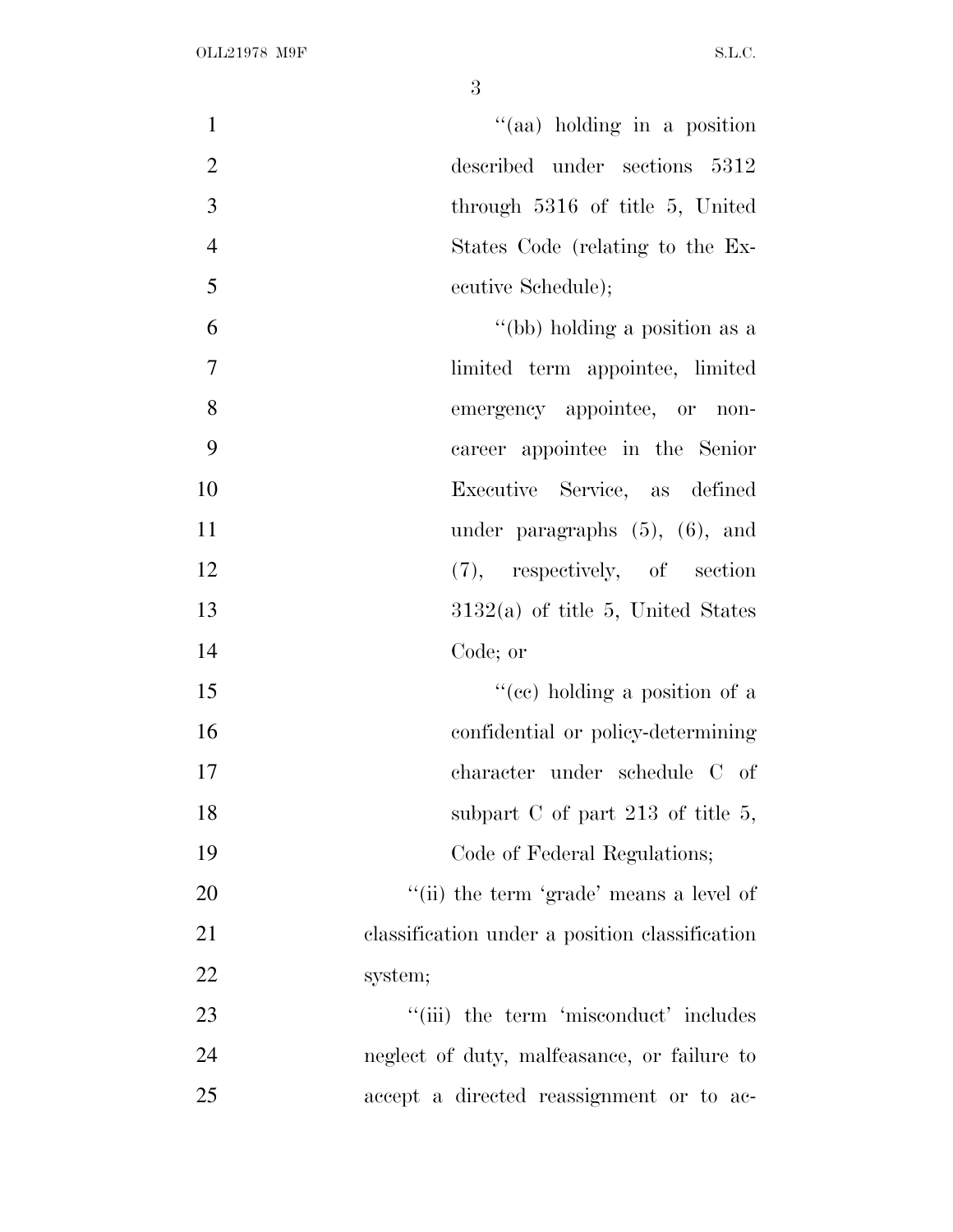| $\mathbf{1}$   | company a position in a transfer of func- |
|----------------|-------------------------------------------|
| $\overline{2}$ | tion; and                                 |
| 3              | "(iv) the term 'pay' means the rate of    |
| $\overline{4}$ | basic pay fixed by law or administrative  |
| 5              | action for the position held by a covered |
| 6              | employee.                                 |
| $\tau$         | "(B) ACTIONS COVERED.—This para-          |
| 8              | $graph$ —                                 |
| 9              | "(i) applies to a reduction in grade or   |
| 10             | pay or removal; and                       |
| 11             | "(ii) does not apply to—                  |
| 12             | $\lq\lq$ a reduction in grade or pay      |
| 13             | or removal under section 7512 of title    |
| 14             | 5, United States Code;                    |
| 15             | $\lq\lq$ (II) a reduction in grade or pay |
| 16             | or removal under section 7521 of title    |
| 17             | 5, United States Code;                    |
| 18             | "(III) a removal under section            |
| 19             | 7532 of title 5, United States Code;      |
| 20             | or                                        |
| 21             | $``(IV)$ a removal under section          |
| 22             | 3592, 3595, or 7543 of title 5, United    |
| 23             | States Code.                              |
| 24             | "(C) CAUSE AND PROCEDURE.—                |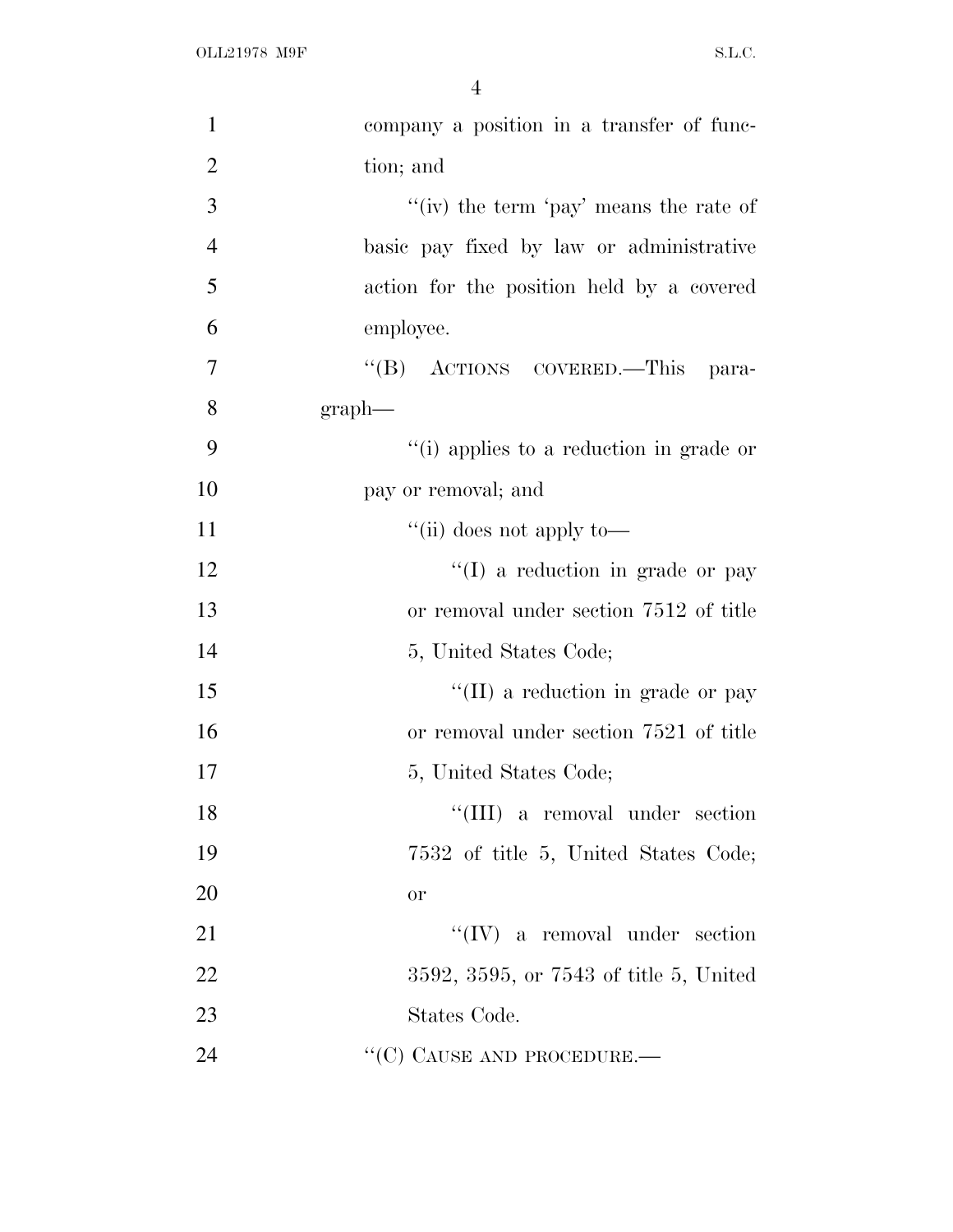| $\mathbf{1}$   | "(i) IN GENERAL.—Notwithstanding              |
|----------------|-----------------------------------------------|
| $\overline{2}$ | any other provision of law, under regula-     |
| 3              | tions prescribed by the Office of Personnel   |
| $\overline{4}$ | Management, the Secretary may, if the         |
| 5              | Secretary determines that the misconduct      |
| 6              | or performance of a covered employee war-     |
| 7              | rants such action—                            |
| 8              | $\lq\lq$ (I) remove the covered employee      |
| 9              | from the civil service;                       |
| 10             | $\lq\lq$ (II) reduce the grade of the cov-    |
| 11             | ered employee; or                             |
| 12             | "(III) reduce the pay of the cov-             |
| 13             | ered employee.                                |
| 14             | "(ii) REDUCTION IN GRADE.—A cov-              |
| 15             | ered employee subject to a reduction in       |
| 16             | grade under clause (i)(II) shall, beginning   |
| 17             | on the date on which the reduction takes      |
| 18             | effect, receive the annual rate of pay appli- |
| 19             | cable to the reduced grade.                   |
| 20             | "(iii) APPEAL PROCEDURES.—                    |
| 21             | "(I) IN GENERAL.—Subject to                   |
| 22             | subclause $(II)$ and clause $(iv)$ , any re-  |
| 23             | duction in grade or pay or removal            |
| 24             | under this paragraph may be appealed          |
| 25             | the<br>Merit Systems Protection<br>$\rm{to}$  |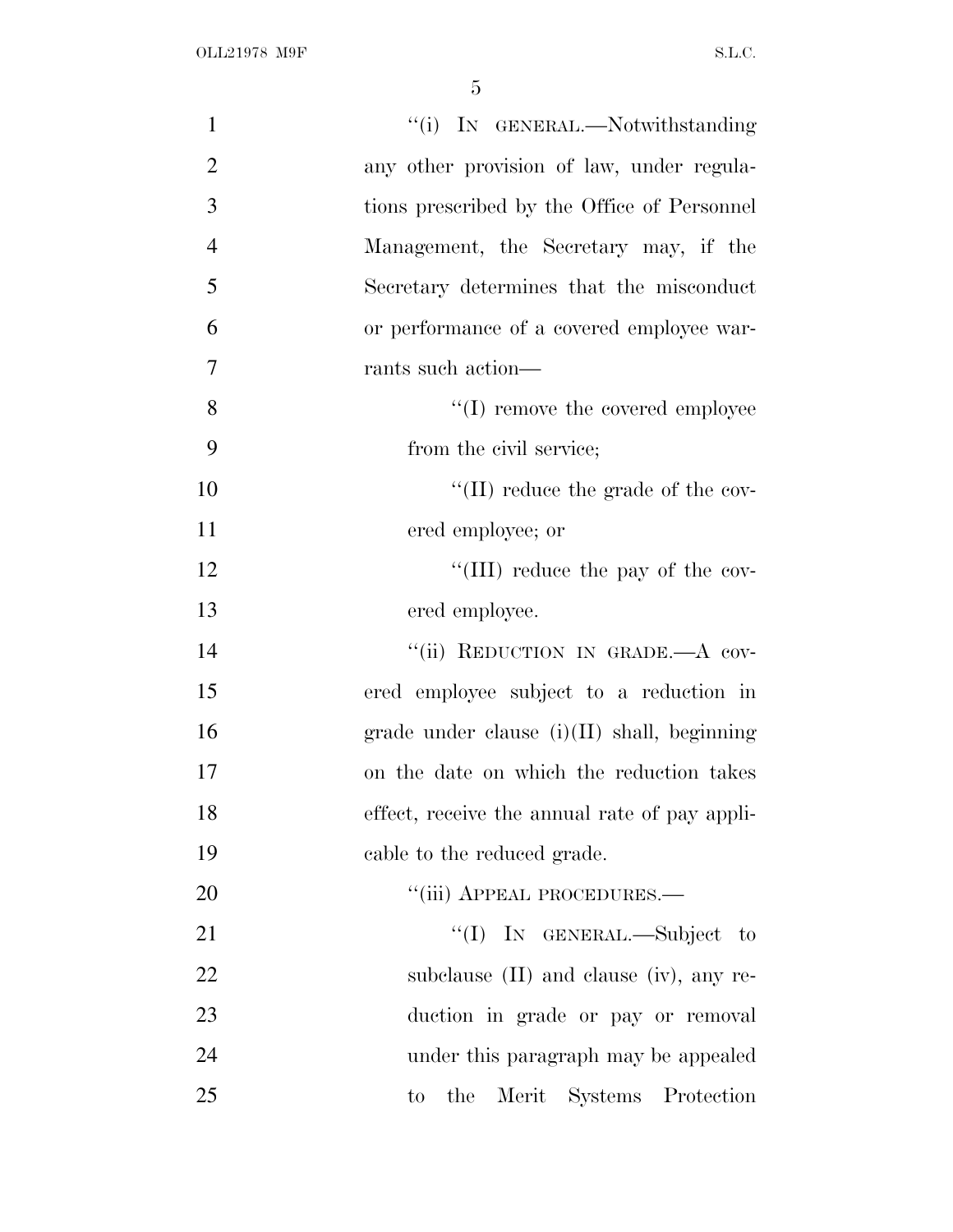| $\mathbf{1}$   | Board under section 7701 of title 5,    |
|----------------|-----------------------------------------|
| $\overline{2}$ | United States Code.                     |
| 3              | $``(II)$ TIME FOR APPEAL.—An            |
| $\overline{4}$ | appeal under subclause (I) may only     |
| 5              | be made if such appeal is made not      |
| 6              | later than 7 days after the date of     |
| 7              | such reduction in grade or pay or re-   |
| 8              | moval.                                  |
| 9              | "(iv) REVIEW ON APPEAL.—                |
| 10             | "(I) IN GENERAL.—Upon receipt           |
| 11             | of an appeal under clause (iii), the    |
| 12             | Merit Systems Protection Board shall    |
| 13             | refer the appeal to an administrative   |
| 14             | judge pursuant to section<br>law        |
| 15             | $7701(b)(1)$ of title 5, United States  |
| 16             | Code. The administrative law judge      |
| 17             | shall expedite any such appeal under    |
| 18             | such section and, in any such case,     |
| 19             | shall issue a decision not later than   |
| 20             | 45 days after the date on which the     |
| 21             | Board receives the appeal.              |
| 22             | "(II) INFORMATION AND ASSIST-           |
| 23             | ANCE.—To the maximum extent prac-       |
| 24             | ticable, the Secretary shall provide to |
| 25             | the Merit Systems Protection Board,     |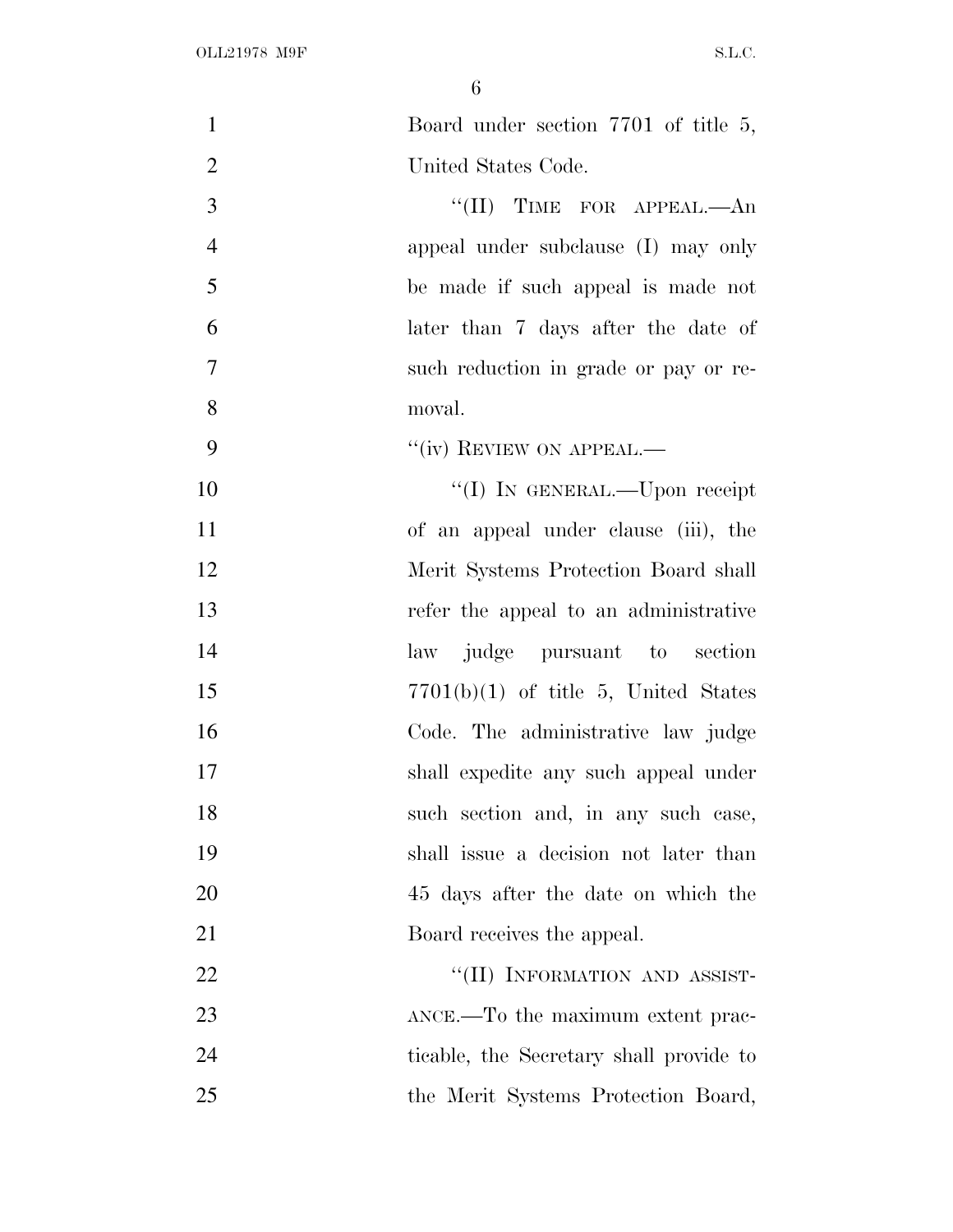| $\mathbf{1}$   | and to any administrative law judge     |
|----------------|-----------------------------------------|
| $\overline{2}$ | to whom an appeal under this para-      |
| 3              | graph is referred, such information     |
| $\overline{4}$ | and assistance as may be necessary to   |
| 5              | ensure an appeal under this para-       |
| 6              | graph is expedited.                     |
| 7              | "(III) FINALITY.—Notwith-               |
| 8              | standing any other provision of law,    |
| 9              | including section $7703$ of title 5,    |
| 10             | United States Code, the decision of an  |
| 11             | administrative law judge under sub-     |
| 12             | clause (I) shall be final and shall not |
| 13             | be subject to any further appeal.       |
| 14             | $``(IV)$ DELAYED DECISION.—             |
| 15             | "(aa) IN GENERAL.—In any                |
| 16             | case in which the administrative        |
| 17             | law judge cannot issue a decision       |
| 18             | in accordance with the 45-day re-       |
| 19             | quirement under subclause (I),          |
| 20             | the reduction in grade or pay or        |
| 21             | removal shall be final.                 |
| 22             | "(bb) EXPLANATION.—In a                 |
| 23             | case described in item (aa), the        |
| 24             | Merit Systems Protection Board          |
| 25             | shall, not later than 14 days           |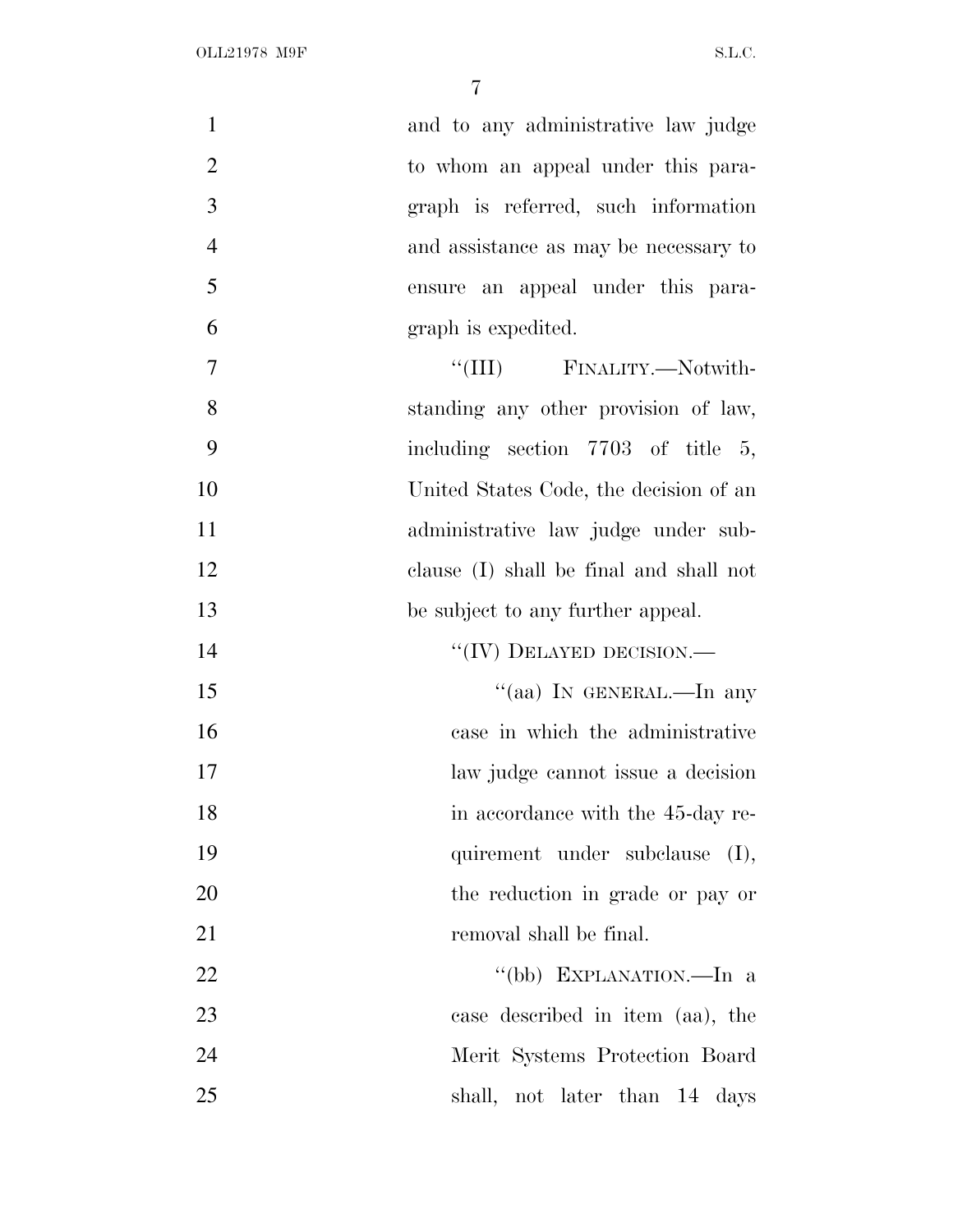| $\mathbf{1}$   | after the date on which the re-        |
|----------------|----------------------------------------|
| $\overline{2}$ | duction in grade or pay or re-         |
| 3              | moval becomes final, submit to         |
| $\overline{4}$ | Congress a report that explains        |
| 5              | the reasons why a decision was         |
| 6              | not issued in accordance with          |
| 7              | that requirement.                      |
| 8              | "(V) No stays.—The Merit Sys-          |
| 9              | tems Protection Board or administra-   |
| 10             | tive law judge may not stay any re-    |
| 11             | duction in grade or pay or removal ac- |
| 12             | tion under this paragraph.             |
| 13             | "(VI) EFFECT OF APPEAL OF              |
| 14             | REMOVAL.—During the period begin-      |
| 15             | ning on the date on which a covered    |
| 16             | employee appeals a removal from the    |
| 17             | civil service under this paragraph and |
| 18             | ending on the date on which the ad-    |
| 19             | ministrative law judge issues a final  |
| 20             | decision on such appeal, the covered   |
| 21             | employee may not receive any pay,      |
| 22             | awards, bonuses, incentives, allow-    |
| 23             | ances, differentials, student loan re- |
| 24             | payments, special payments, or bene-   |
| 25             | fits.                                  |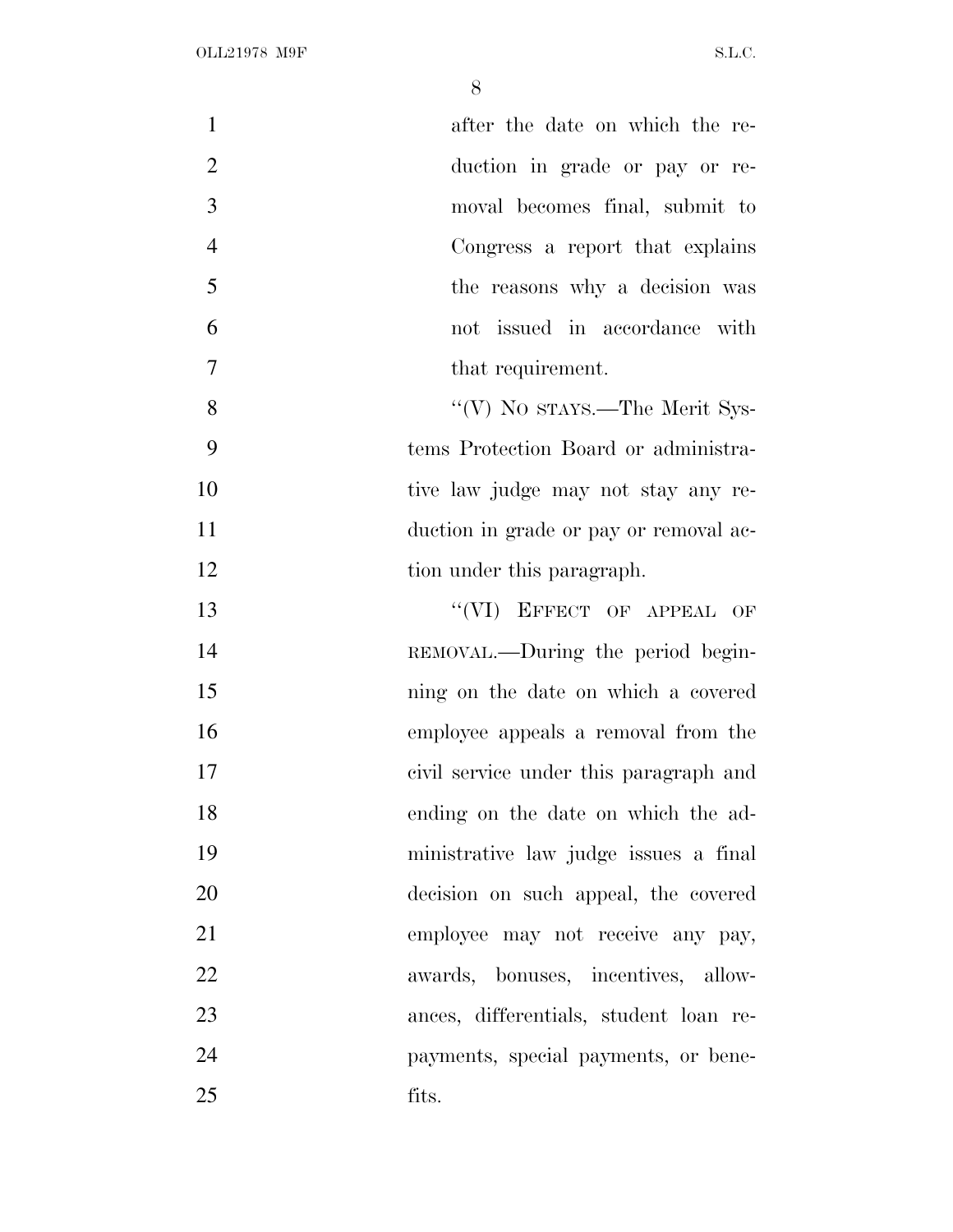| $\mathbf{1}$   | $``(v)$ WHISTLEBLOWER<br>PROTEC-                            |
|----------------|-------------------------------------------------------------|
| $\mathfrak{2}$ | TION.—In the case of a covered employee                     |
| 3              | seeking corrective action (or on behalf of                  |
| $\overline{4}$ | whom corrective action is sought) from the                  |
| 5              | Office of Special Counsel based on an al-                   |
| 6              | leged prohibited personnel practice de-                     |
| $\overline{7}$ | scribed in section $2302(b)$ of title 5,                    |
| 8              | United States Code, the Secretary may not                   |
| 9              | reduce the grade or pay or remove the cov-                  |
| 10             | ered employee under this paragraph with-                    |
| 11             | out the approval of the Special Counsel                     |
| 12             | under section $1214(f)$ of title 5, United                  |
| 13             | States Code.".                                              |
| 14             | (b) APPLICATION.—The authority under paragraph              |
| 15             | $(2)$ of section $7(e)$ of the Department of Housing and    |
| 16             | Urban Development Act, as added by subsection (a), shall    |
| 17             | apply to any covered employee (as defined in such para-     |
|                | 18 graph) appointed before, on, or after the date of enact- |
| 19             | ment of this Act.                                           |
| 20             | (c) CONFORMING AMENDMENTS.—Title 5, United                  |
| 21             | States Code, is amended—                                    |
| 22             | $(1)$ in section 4303(f)—                                   |
| 23             | (A) in paragraph $(3)$ , by striking "or" at                |
| 24             | the end;                                                    |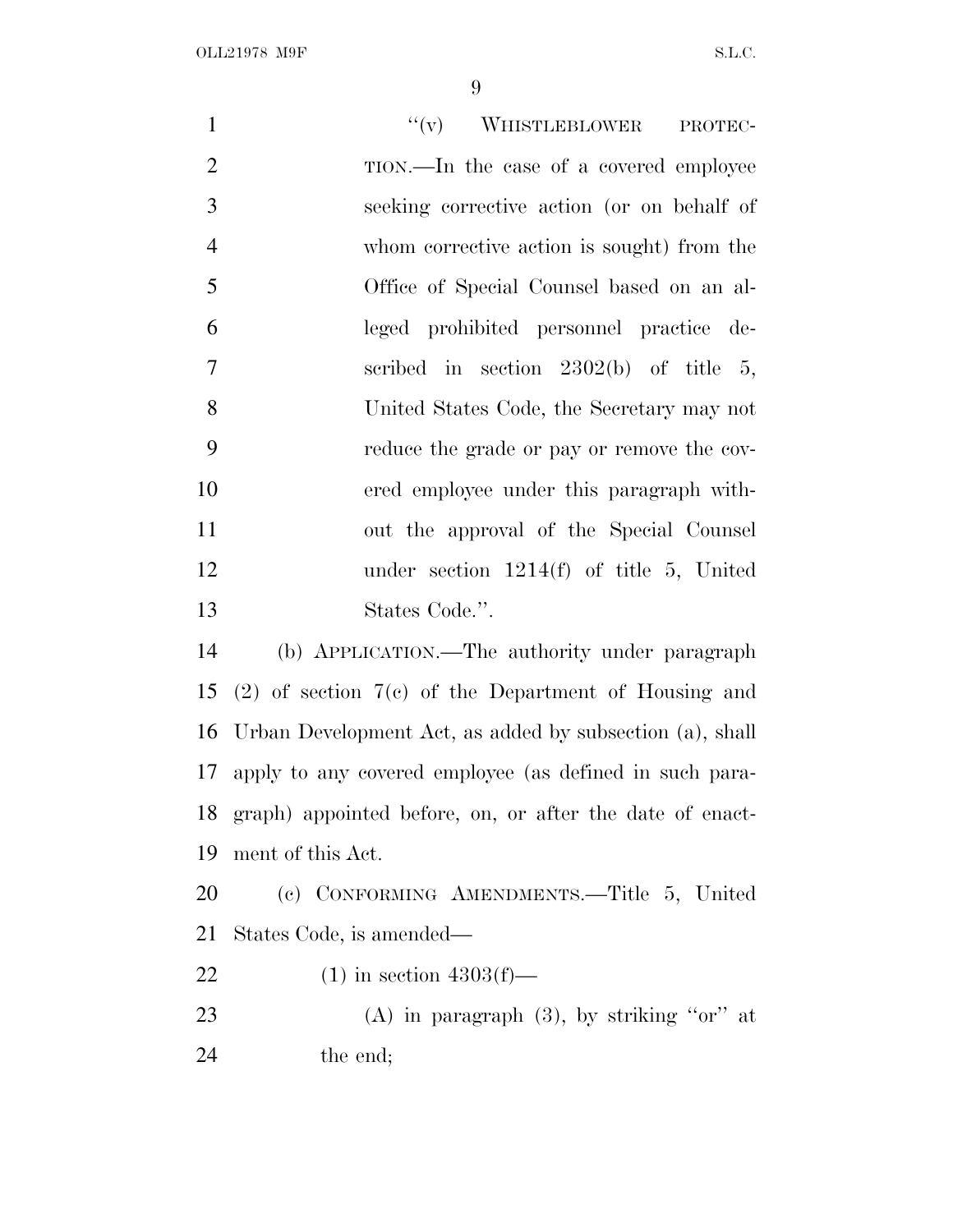| $\mathbf{1}$   | $(B)$ in paragraph $(4)$ , by striking the pe-        |
|----------------|-------------------------------------------------------|
| $\overline{2}$ | riod at the end and inserting ", or"; and             |
| 3              | (C) by adding at the end the following:               |
| $\overline{4}$ | $\lq(5)$ the reduction in grade or removal of an      |
| 5              | employee under section $7(c)(2)$ of the Department of |
| 6              | Housing and Urban Development Act (42 U.S.C.          |
| 7              | $3535(e)(2)$ .";                                      |
| 8              | $(2)$ in section $7512-$                              |
| 9              | (A) in subparagraph $(E)$ , by striking ";            |
| 10             | or" and inserting a comma;                            |
| 11             | $(B)$ in subparagraph $(F)$ , by striking the         |
| 12             | period at the end and inserting ", or"; and           |
| 13             | (C) by adding at the end the following:               |
| 14             | "(G) a reduction in grade or pay or removal           |
| 15             | under section $7(c)(2)$ of the Department of Housing  |
| 16             | Development Act (42 U.S.C.<br>Urban<br>and            |
| 17             | $3535(c)(2)$ .";                                      |
| 18             | $(3)$ in section 7521(b), in the matter following     |
| 19             | paragraph $(5)$ —                                     |
| <b>20</b>      | $(A)$ in subparagraph $(B)$ , by striking "or"        |
| 21             | at the end;                                           |
| <u>22</u>      | $(B)$ in subparagraph $(C)$ , by striking the         |
| 23             | period at the end and inserting "; or"; and           |
|                |                                                       |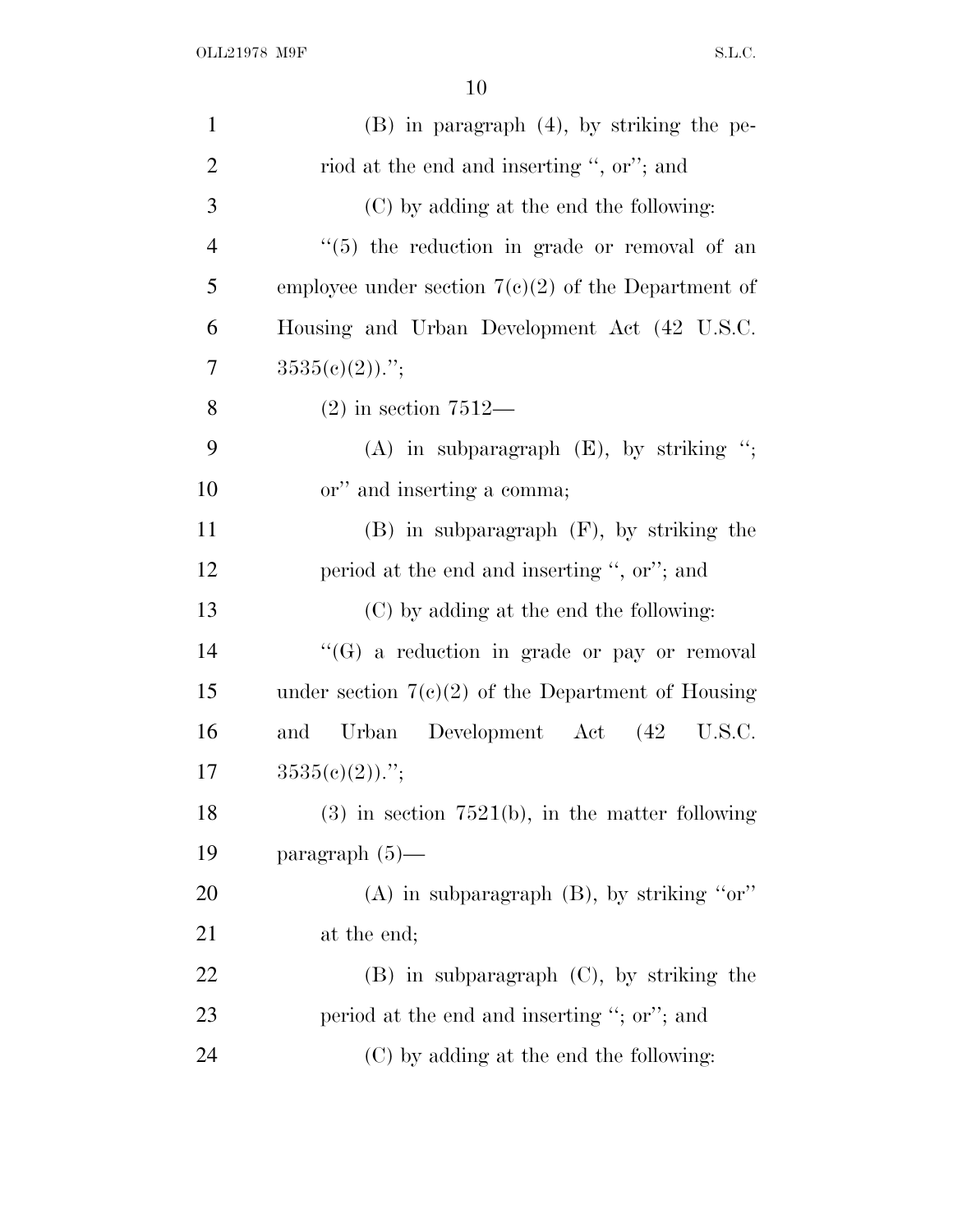1 "'(D) a reduction in grade or pay or removal 2 under section  $7(c)(2)$  of the Department of Housing and Urban Development Act (42 U.S.C.  $3535(e)(2)$ )."; and (4) in section 7542, by striking ''or to a re- moval under section 3592 or 3595 of this title'' and inserting ''to a removal under section 3592 or 3595 of this title, to an action under section 713 of title 38, or to a reduction in grade or pay or removal under section 7(c)(2) of the Department of Housing and Urban Development Act (42 U.S.C.  $3535(e)(2)$ ". **SEC. 4. ENFORCEMENT OF PHYSICAL CONDITION STAND- ARDS AND TENANT PROTECTION.** Section 8(o) of the United States Housing Act of 1937 (42 U.S.C. 1437f(o)), as amended by section 101(b)(2)(B) of division Q of the Consolidated Appropria- tions Act, 2021 (Public Law 116–260), is amended by adding at the end the following:

20 "(22) MAINTENANCE OF PROPERTY.—Any enti- ty receiving housing assistance payments with re- spect to dwelling units covered by a housing assist-ance payments contract shall—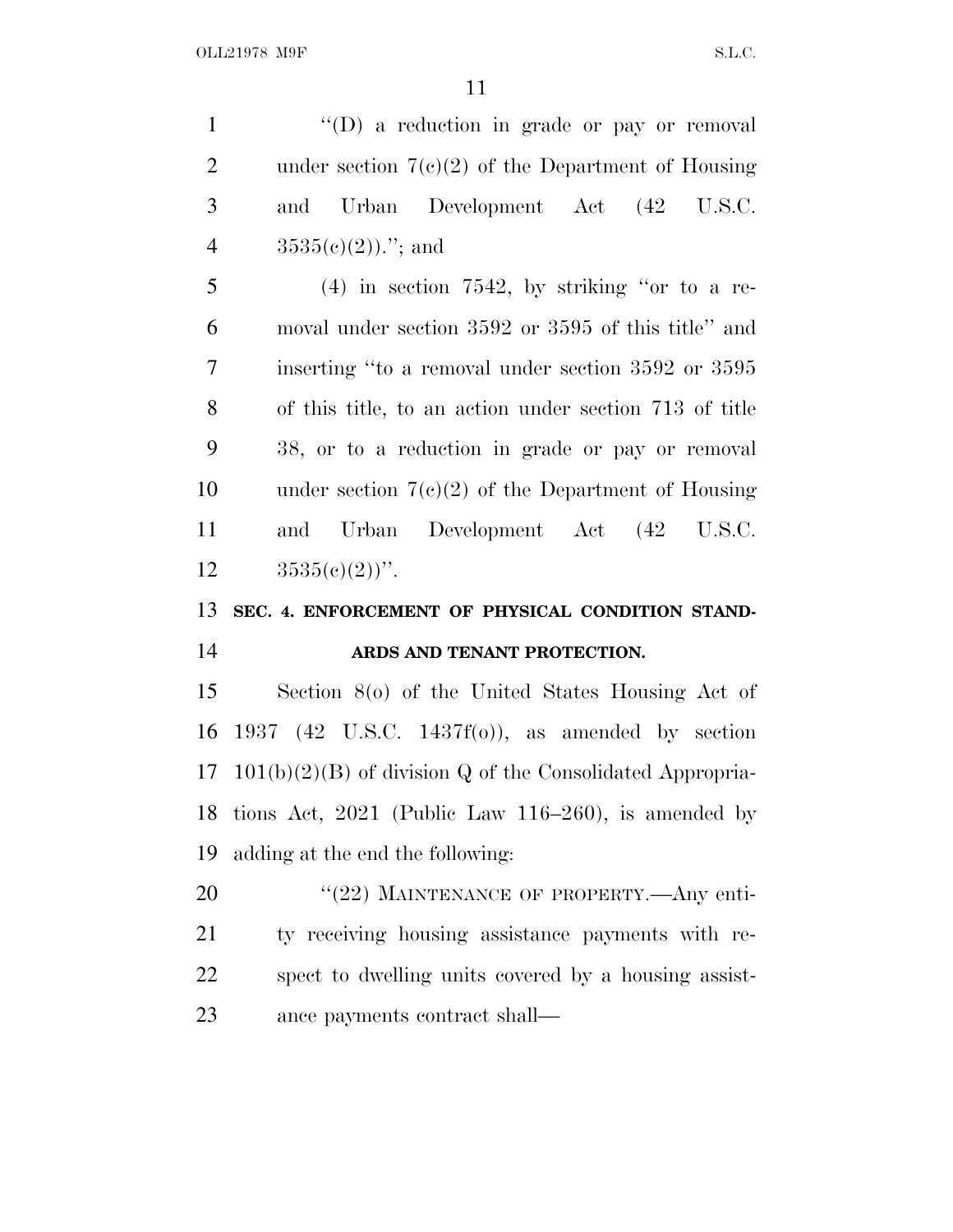| $\mathbf{1}$   | "(A) maintain decent, safe, and sanitary            |
|----------------|-----------------------------------------------------|
| $\overline{2}$ | conditions at those dwelling units, as deter-       |
| 3              | mined by the Secretary; and                         |
| $\overline{4}$ | $\lq\lq (B)$ comply with any standards under ap-    |
| 5              | plicable State or local laws, rules, ordinances, or |
| 6              | regulations relating to the physical condition of   |
| $\tau$         | those dwelling units.                               |
| 8              | "(23) ENFORCEMENT OF PHYSICAL CONDITION             |
| 9              | STANDARDS.-                                         |
| 10             | "(A) IN GENERAL.—The Secretary shall                |
| 11             | take action under subparagraph (C) against an       |
| 12             | entity with a housing assistance payments con-      |
| 13             | tract for project-based assistance with respect     |
| 14             | to a multifamily housing project if—                |
| 15             | "(i) the project receives a Uniform                 |
| 16             | Physical Condition Standards (in this               |
| 17             | paragraph referred to as 'UPCS') inspec-            |
| 18             | tion score of not more than 45;                     |
| 19             | "(ii) the entity fails to certify in writ-          |
| 20             | ing to the Secretary within 3 days of re-           |
| 21             | ceiving the score under clause (i) that all         |
| 22             | exigent health and safety deficiencies iden-        |
| 23             | tified by the inspector at the project have         |
| 24             | been corrected; or                                  |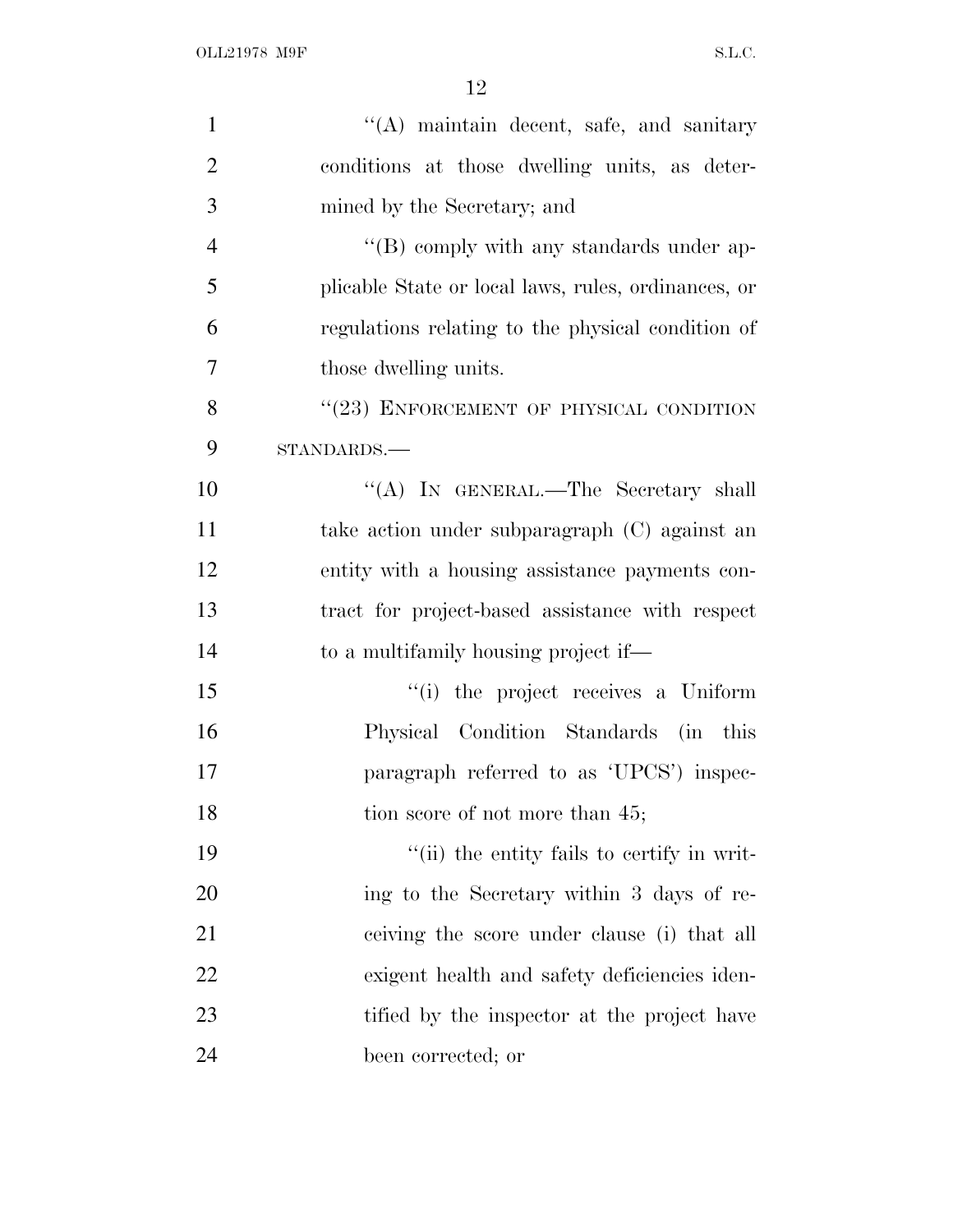OLL21978 M9F S.L.C.

| $\mathbf{1}$   | "(iii) the project receives a UPCS in-         |
|----------------|------------------------------------------------|
| $\overline{2}$ | spection score of more than 45 and less        |
| $\mathfrak{Z}$ | than 59 and has received consecutive           |
| $\overline{4}$ | scores of less than 60 on UPCS inspec-         |
| 5              | tions.                                         |
| 6              | "(B) APPLICABILITY.—Subparagraph (A)           |
| $\overline{7}$ | shall—                                         |
| 8              | "(i) apply with respect to insured and         |
| 9              | noninsured projects with dwelling units re-    |
| 10             | ceiving assistance under this section other    |
| 11             | than under paragraph $(13)$ ; and              |
| 12             | "(ii) not apply to dwelling units re-          |
| 13             | ceiving assistance with capital or operating   |
| 14             | funds under section 9.                         |
| 15             | "(C) NOTIFICATION AND<br>ENFORCE-              |
| 16             | MENT.                                          |
| 17             | "(i) IN GENERAL.—If an entity vio-             |
| 18             | lates clause (i), (ii), or (iii) of subpara-   |
| 19             | $graph$ $(A)$ , the Secretary shall notify the |
| 20             | entity and provide an opportunity for re-      |
| 21             | sponse not later than 15 days after the        |
| 22             | date on which the results of the UPCS in-      |
| 23             | spection are issued.                           |
| 24             | "(ii) PLAN AND NOTICE OF<br>DE-                |
| 25             | FAULT.—If violations remain at a project       |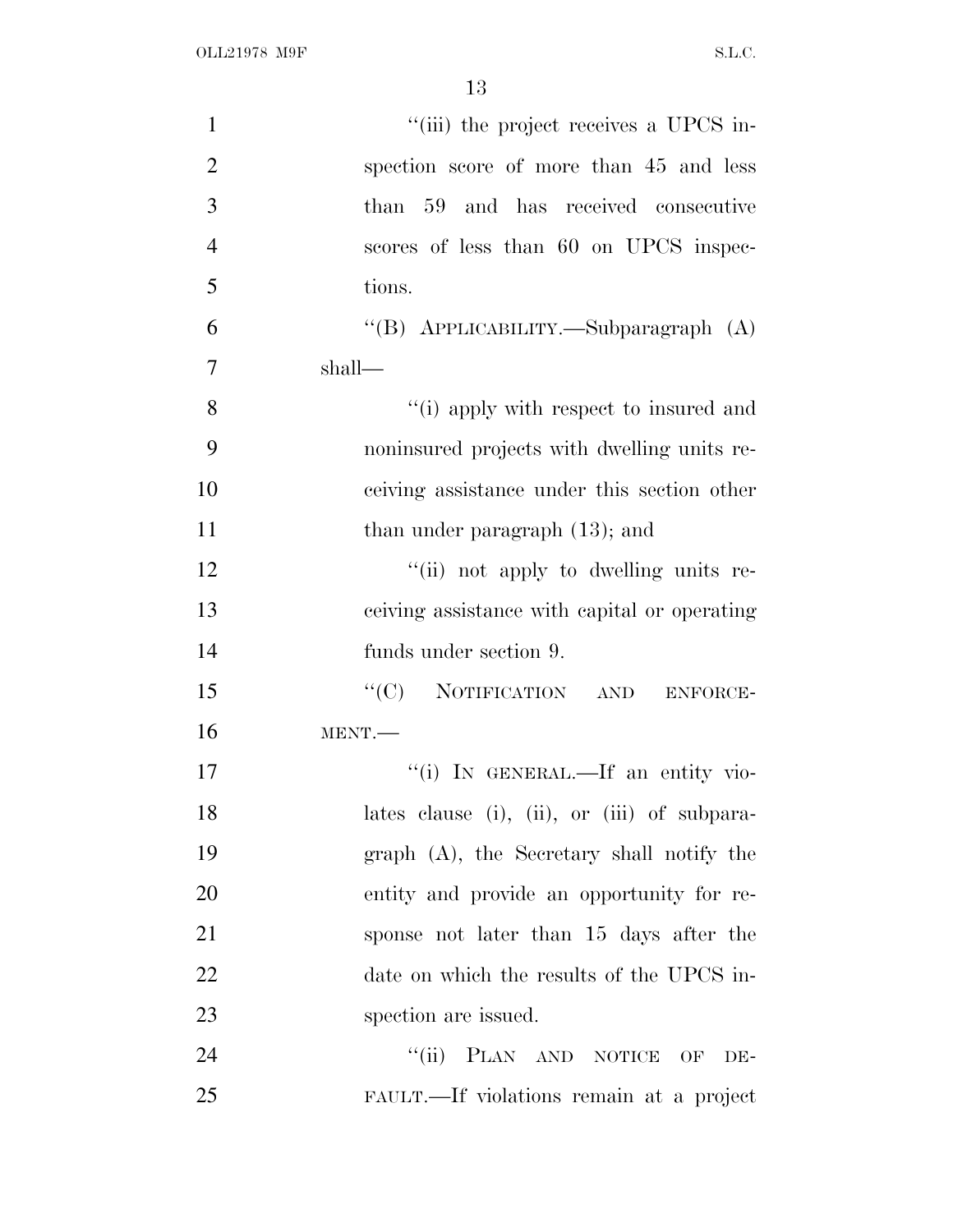| $\mathbf{1}$   | after the 15-day period described in clause    |
|----------------|------------------------------------------------|
| $\overline{2}$ | (i), the Secretary shall—                      |
| 3              | "(I) develop a plan to bring the               |
| $\overline{4}$ | project into compliance not later than         |
| 5              | 30 days after the date on which the            |
| 6              | results of the UPCS inspection are             |
| $\overline{7}$ | issued; and                                    |
| 8              | $\lq\lq$ (II) provide the owner, the ten-      |
| 9              | ants of the property, the local govern-        |
| 10             | ment, any mortgagees, and any con-             |
| 11             | tract administrator of the project with        |
| 12             | a Notice of Default with a specified           |
| 13             | timetable, determined by the Sec-              |
| 14             | retary, for correcting all deficiencies.       |
| 15             | "(iii) WITHDRAWAL OF NOTICE<br>OF              |
| 16             | DEFAULT.—If an appeal submitted by the         |
| 17             | entity results in a UPCS inspection score      |
| 18             | of not less than 60, the Secretary may         |
| 19             | withdraw a Notice of Default issued under      |
| 20             | clause $(ii)(II)$ .                            |
| 21             | "(iv) PENALTIES.—If, at the end of             |
| 22             | the timetable described in clause $(ii)(II)$ , |
| 23             | the entity fails to fully correct all defi-    |
| 24             | ciencies in the project, the Secretary         |
| 25             | $may-$                                         |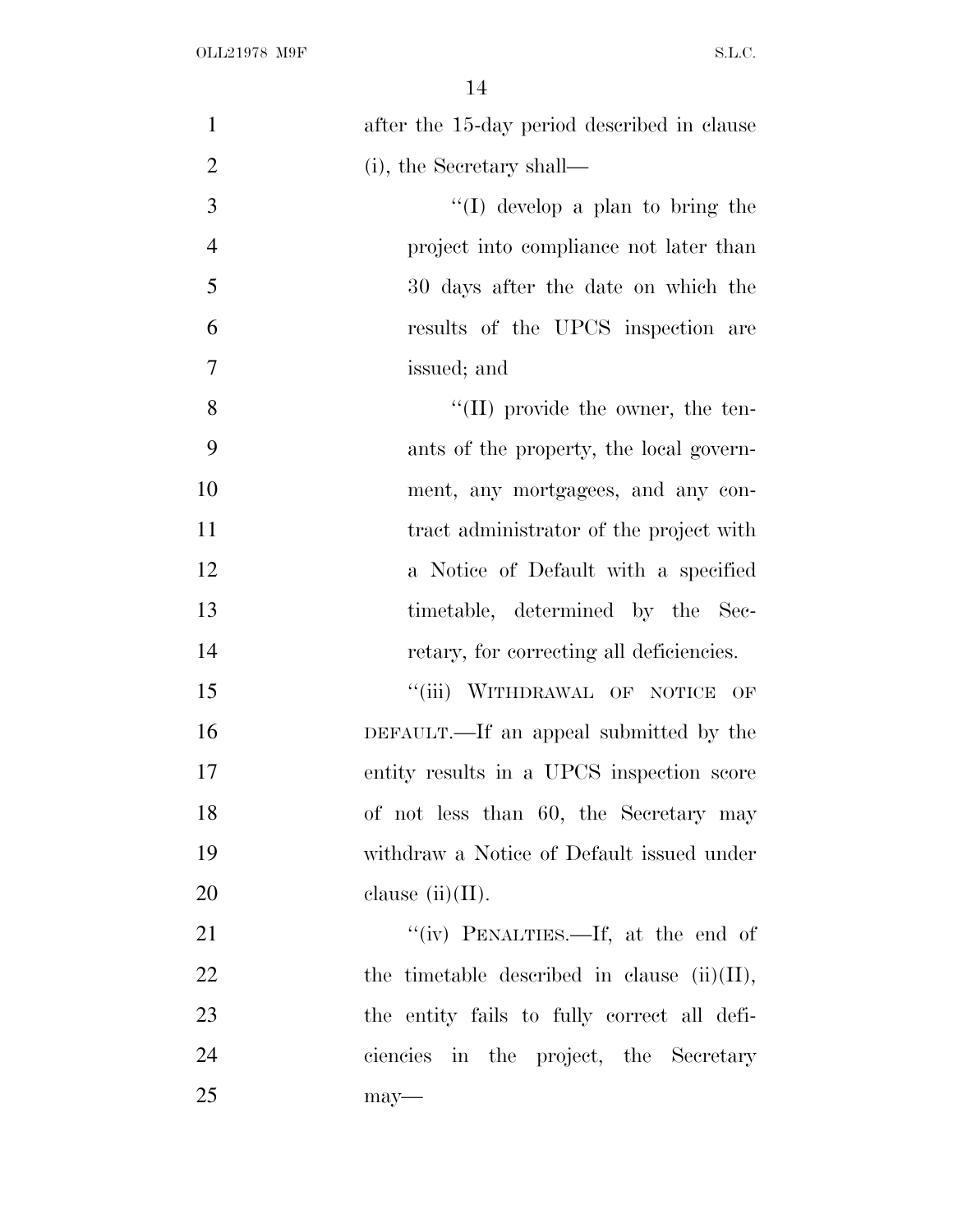| $\mathbf{1}$   | "(I) require immediate replace-       |
|----------------|---------------------------------------|
| $\overline{2}$ | ment of project management with a     |
| 3              | management agent approved by the      |
| $\overline{4}$ | Secretary;                            |
| 5              | "(II) impose civil money pen-         |
| 6              | alties, which—                        |
| 7              | "(aa) shall be used solely for        |
| 8              | the purpose of supporting safe        |
| 9              | and sanitary conditions at the        |
| 10             | property, as designated by the        |
| 11             | Secretary, with priority given to     |
| 12             | the tenants of the property af-       |
| 13             | fected by the penalty; and            |
| 14             | "(bb) shall not be payable            |
| 15             | out of project income;                |
| 16             | "(III) abate the housing assist-      |
| 17             | ance payments contract under this     |
| 18             | section, including partial abatement, |
| 19             | as determined by the Secretary, until |
| 20             | all deficiencies have been corrected; |
| 21             | $\lq\lq (IV)$ pursue transfer of the  |
| 22             | project to an owner, approved by the  |
| 23             | Secretary under established proce-    |
| 24             | dures, which will be obligated to     |
| 25             | promptly make all required repairs    |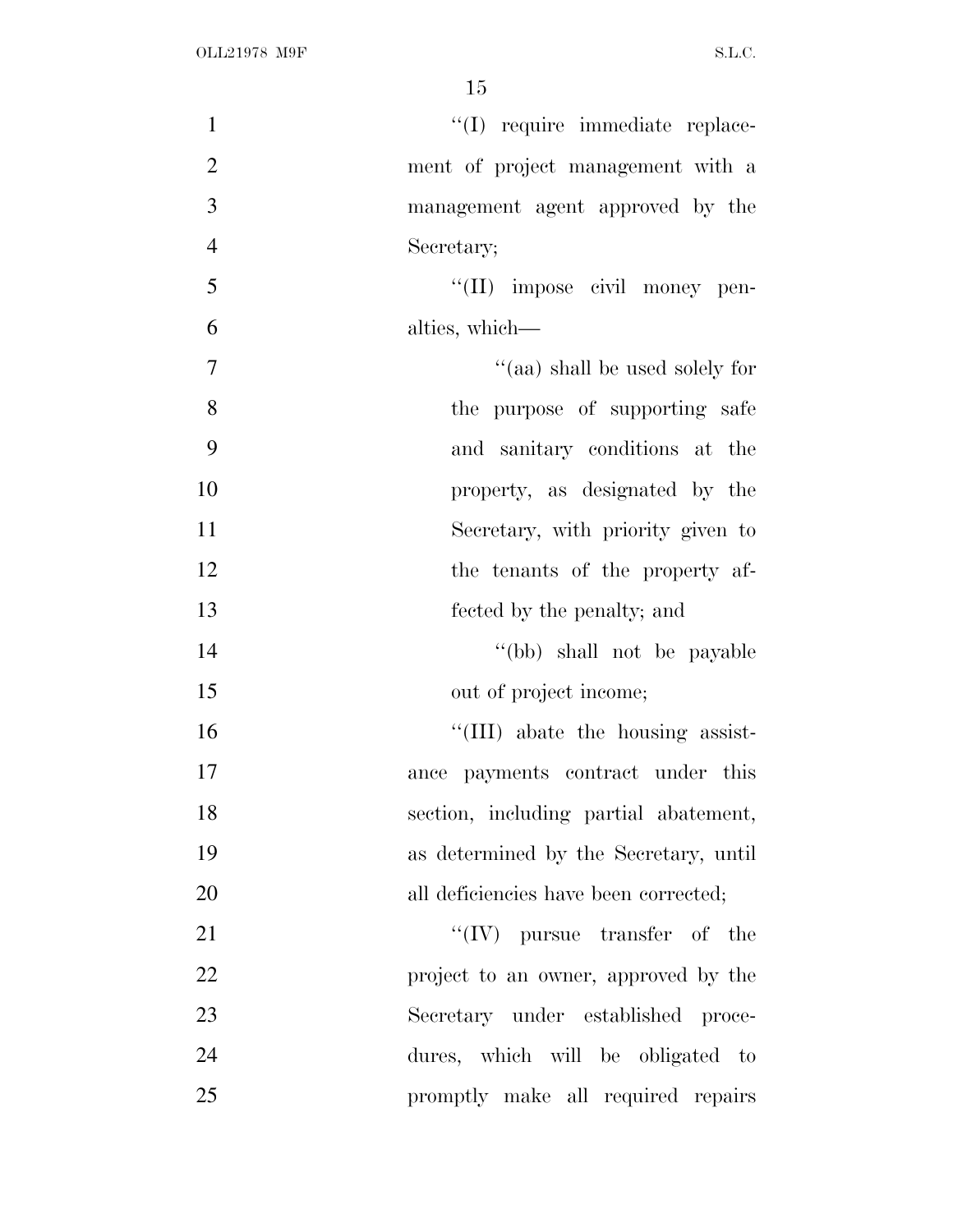| $\mathbf{1}$   | and to accept renewal of the housing    |
|----------------|-----------------------------------------|
| $\overline{2}$ | assistance payments contract as long    |
| 3              | as such renewal is offered;             |
| $\overline{4}$ | $\lq\lq$ transfer the existing hous-    |
| 5              | ing assistance payments contract        |
| 6              | under this section to another project   |
| 7              | or projects and owner or owners;        |
| 8              | "(VI) pursue exclusionary sanc-         |
| 9              | tions, including suspensions<br>or      |
| 10             | debarments from Federal programs;       |
| 11             | "(VII) seek judicial appointment        |
| 12             | of a receiver to manage the property    |
| 13             | and cure all project deficiencies or    |
| 14             | seek a judicial order of specific per-  |
| 15             | formance requiring the owner to cure    |
| 16             | all project deficiencies;               |
| 17             | "(VIII) work with the owner,            |
| 18             | lender, or other related party to sta-  |
| 19             | bilize the property in an attempt to    |
| 20             | preserve the property through compli-   |
| 21             | ance, transfer of ownership, or an in-  |
| 22             | fusion of capital provided by a third   |
| 23             | party that requires time to effectuate; |
| 24             | <b>or</b>                               |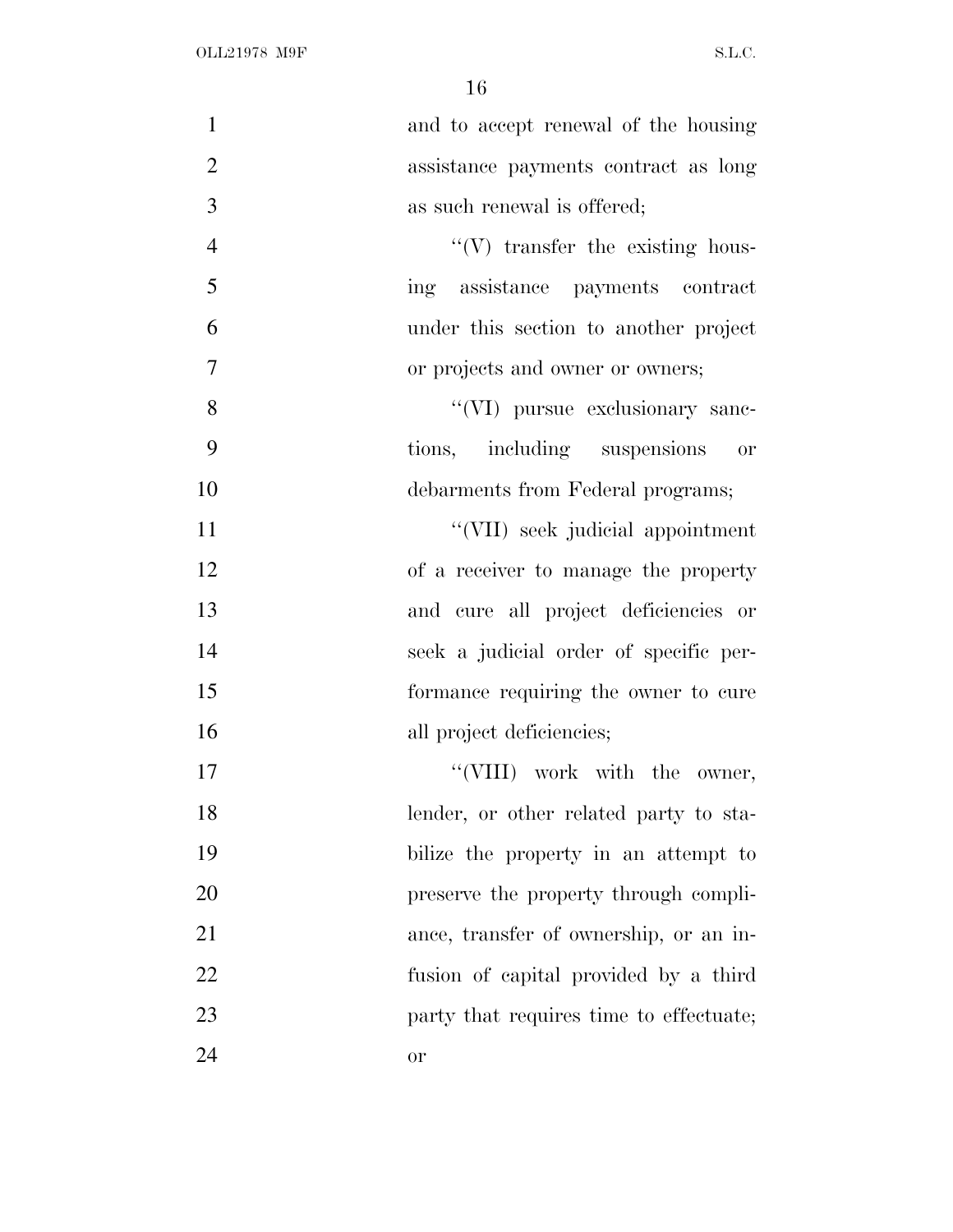$\mathcal{C}(\mathbf{IX})$  take any other regulatory or contractual remedies available as deemed necessary and appropriate by 4 the Secretary.  $\mathcal{F}$   $\qquad \qquad \text{``(D) CONTRACTS.}$ 6 "(i) IN GENERAL.—The Secretary shall take appropriate steps to ensure that project-based contracts remain in effect, subject to the exercise of contractual abatement remedies to assist relocation of tenants for major threats to health and safety after written notice to and informed consent of the affected tenants and use of other remedies under this paragraph. 15 ""(ii) OTHER ASSISTANCE.—To the ex-16 tent the Secretary determines, in consulta- tion with the tenants and the local govern- ment, that a property is not feasible for continued rental assistance payments under this section or other housing pro- grams, based on consideration of the costs of rehabilitating and operating the prop- erty and all available Federal, State, and local resources, including rent adjustments under section 524 of the Multifamily As-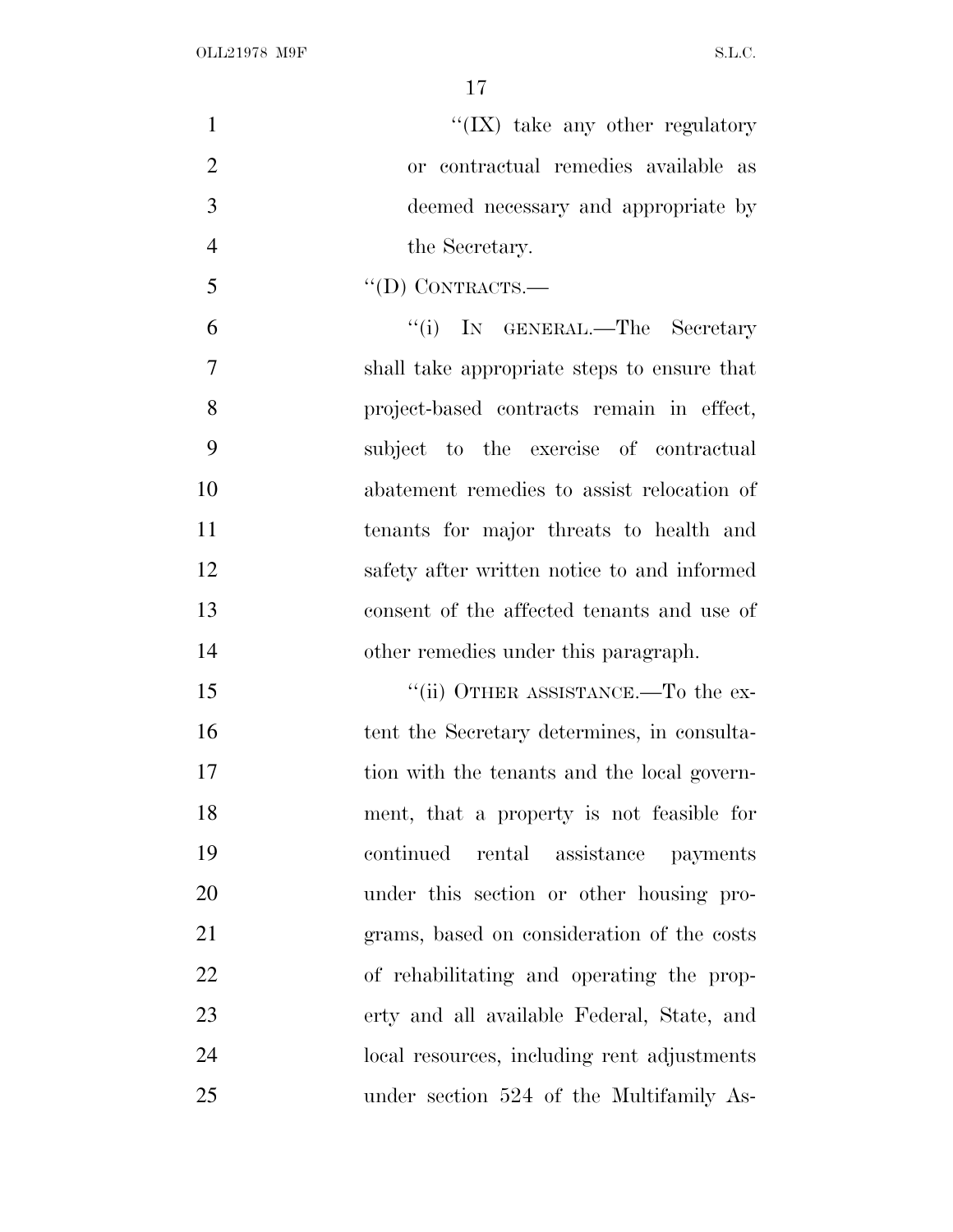| $\mathbf{1}$   | sisted Housing Reform and Affordability       |
|----------------|-----------------------------------------------|
| $\overline{2}$ | Act of 1997 (42 U.S.C. 1437f note) and        |
| 3              | environmental conditions that cannot be       |
| $\overline{4}$ | remedied in a cost-effective fashion, the     |
| 5              | Secretary may, in consultation with the       |
| 6              | tenants of the property, contract for         |
| 7              | project-based rental assistance payments      |
| 8              | with an owner or owners of other existing     |
| 9              | housing properties, or provide other rental   |
| 10             | assistance.                                   |
| 11             | $``(E)$ REPORT.—                              |
| 12             | "(i) IN GENERAL.—The Secretary                |
| 13             | shall, on a quarterly basis, issue a publicly |
| 14             | available report on all properties covered    |
| 15             | by this paragraph that—                       |
| 16             | $\lq\lq$ (I) are assessed through UPCS        |
| 17             | inspections; and                              |
| 18             | $``(II)(aa)$ have a UPCS inspec-              |
| 19             | tion score of less than 60; or                |
| 20             | "(bb) received an unsatisfactory              |
| 21             | management and occupancy review               |
| 22             | during the 36-month period preceding          |
| 23             | the report.                                   |
| 24             | "(ii) CONTENTS.—Each report issued            |
| 25             | under clause (i) shall—                       |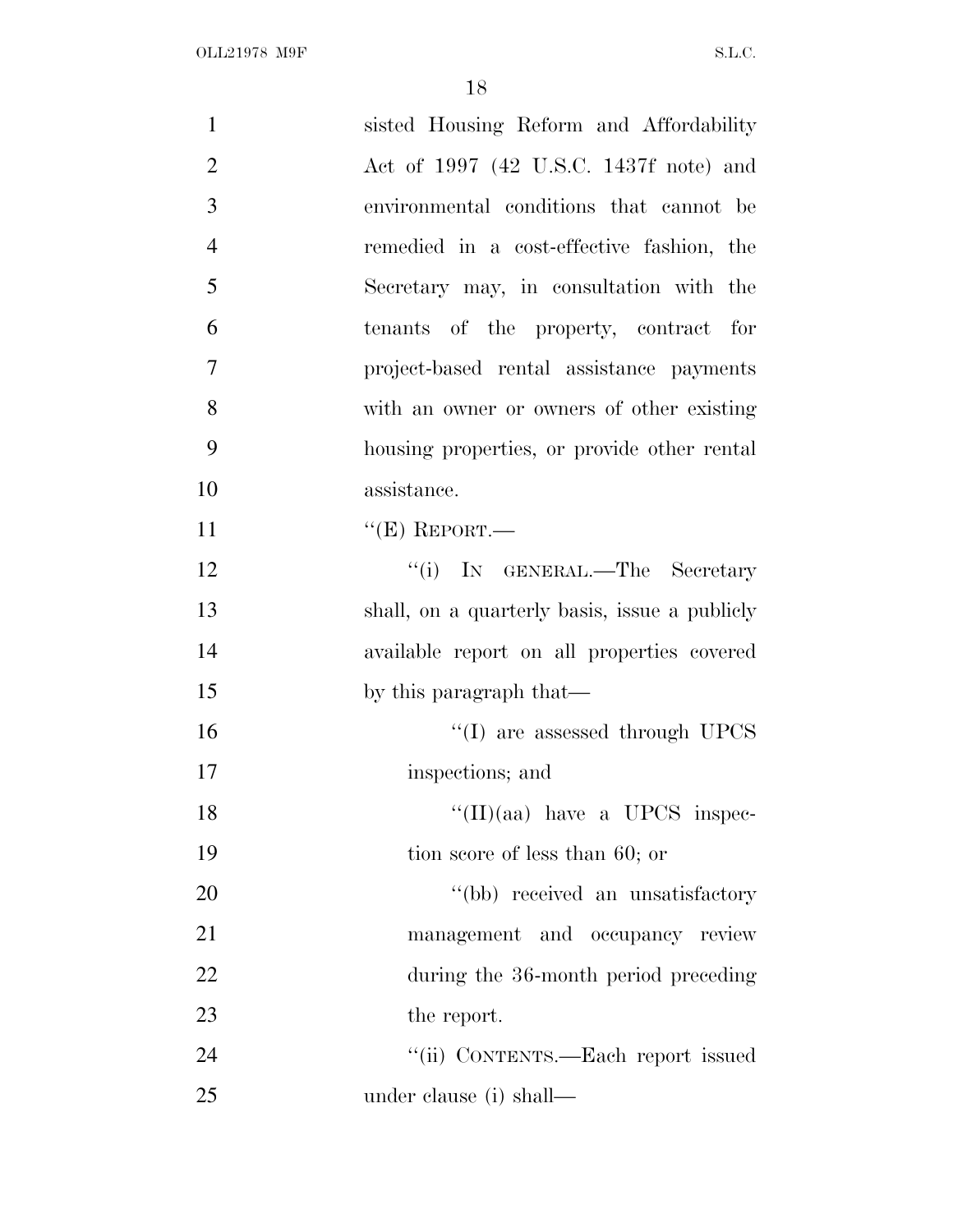| $\mathbf{1}$   | $\lq\lq$ include, for each property |
|----------------|-------------------------------------|
| $\overline{2}$ | covered by the report—              |
| 3              | "(aa) the UPCS inspection           |
| $\overline{4}$ | score and date of inspection; and   |
| 5              | "(bb) the ownership interest        |
| 6              | and management of the property;     |
| 7              | $\lq\lq$ (II) identify—             |
| 8              | $\cdot$ (aa) the enforcement ac-    |
| 9              | tions being taken to address the    |
| 10             | physical conditions of the prop-    |
| 11             | erties covered by the report, in-   |
| 12             | cluding imposition of civil mone-   |
| 13             | tary penalties and termination of   |
| 14             | subsidies; and                      |
| 15             | "(bb) properties that have          |
| 16             | been identified multiple times as   |
| 17             | having the physical conditions de-  |
| 18             | scribed in item (aa);               |
| 19             | "(III) identify actions that the    |
| 20             | Secretary is taking to-             |
| 21             | "(aa) remediate all health          |
| 22             | and safety concerns; and            |
| 23             | "(bb) protect tenants of the        |
| 24             | properties covered by the report;   |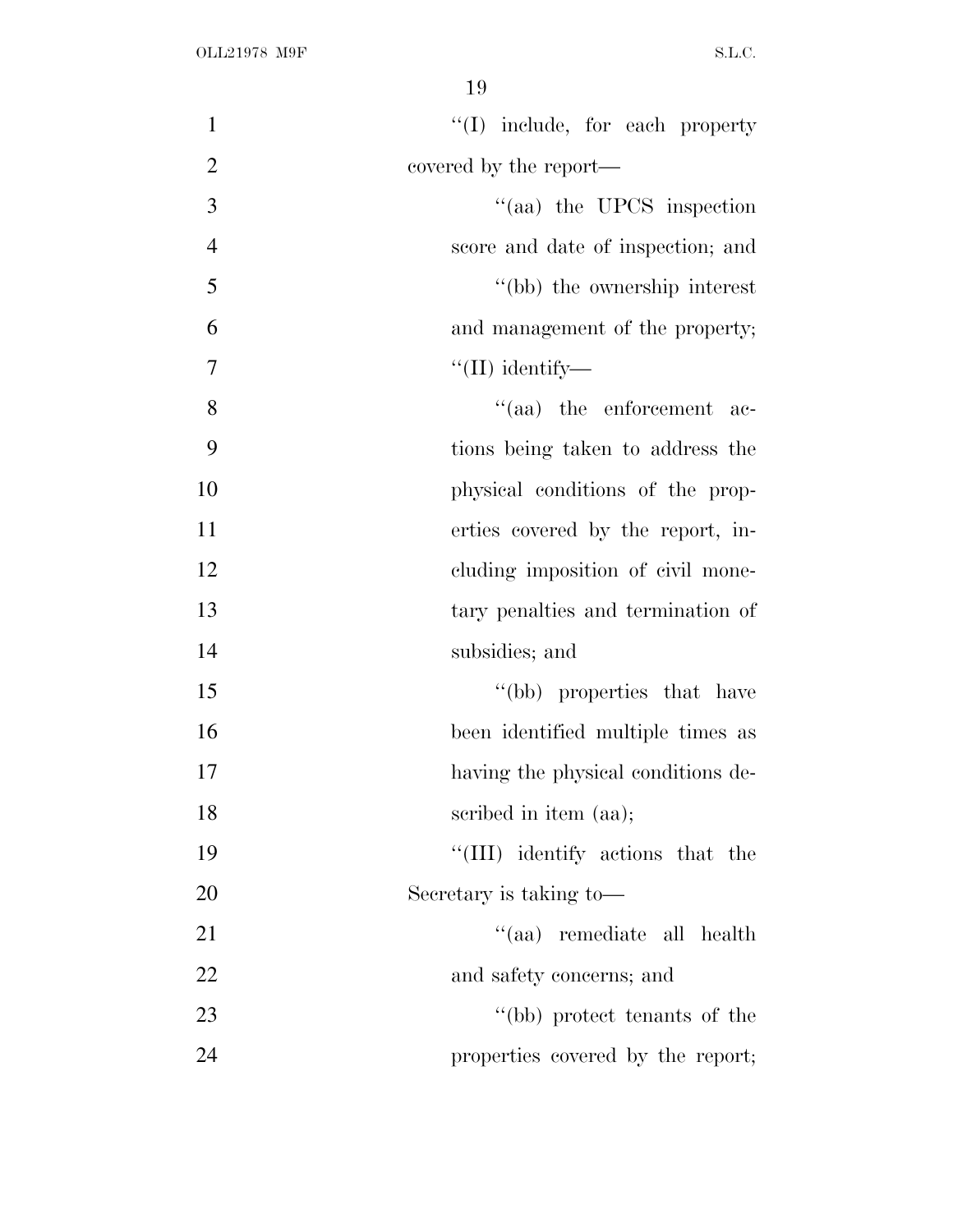| $\mathbf{1}$   | $\lq\lq$ (IV) include any administrative          |
|----------------|---------------------------------------------------|
| $\overline{2}$ | or legislative recommendations to fur-            |
| 3              | ther improve the living conditions at             |
| $\overline{4}$ | each property covered under a hous-               |
| 5              | ing assistance payments contract.                 |
| 6              | $``(24)$ TENANT PROTECTION.—                      |
| 7              | "(A) IN GENERAL.—The Secretary may                |
| 8              | provide tenant-based assistance for dwelling      |
| 9              | units covered under a project-based assistance    |
| 10             | subsidy contract if—                              |
| 11             | "(i) the owner of the dwelling units              |
| 12             | has received a Notice of Default; and             |
| 13             | "(ii) the dwelling units pose an immi-            |
| 14             | nent health and safety risk to the tenants        |
| 15             | of the dwelling units.                            |
| 16             | "(B) REIMBURSEMENTS.—To the extent                |
| 17             | that the Secretary determines that dwelling       |
| 18             | units described in subparagraph (A) are not       |
| 19             | feasible for continued rental assistance pay-     |
| 20             | ments or transfer of the project-based assist-    |
| 21             | ance subsidy contract associated with those       |
| 22             | dwelling units to another project or projects     |
| 23             | and owner or owners, any remaining amounts        |
| 24             | associated with those dwelling units shall be re- |
| 25             | captured and used to reimburse amounts used       |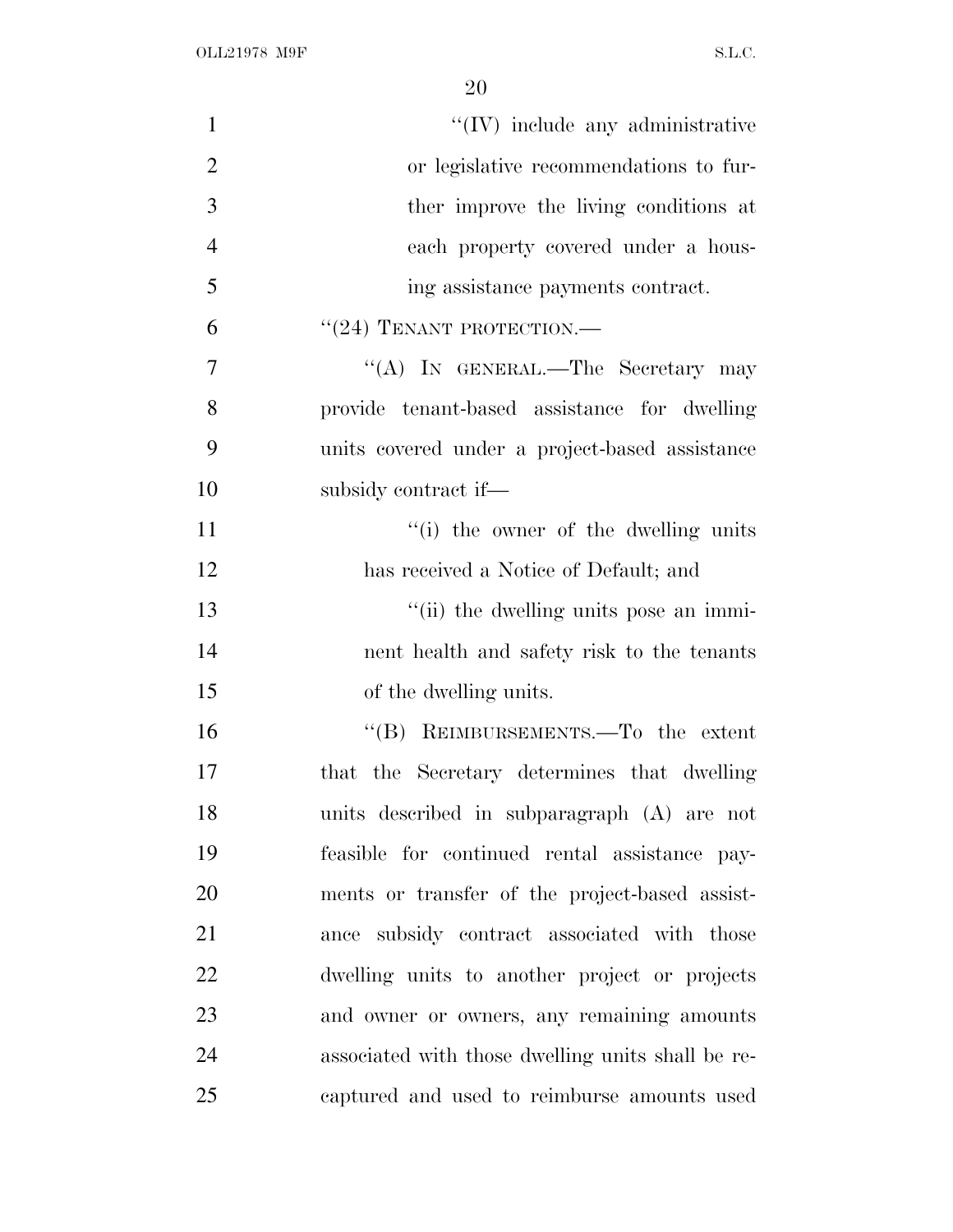for tenant-based assistance under subparagraph 2  $(A).$ ".

# **SEC. 5. REPORTS ON REAL ESTATE ASSESSMENT CENTER INSPECTIONS.**

 (a) ANNUAL HUD REPORT.—Not later than 90 days after the date of enactment of this Act, and annually thereafter, the Secretary shall issue a publicly available report on the website of the Department of Housing and Urban Development (in this section referred to as the ''Department'') regarding Real Estate Assessment Center (in this section referred to as ''REAC'') inspections of all properties assisted, insured, or both, under a program of the Department, which shall include—

 (1) the percentage of all inspected properties that received a REAC-inspected score of less than 65 during the 48-month period preceding the report; (2) the number of properties in which the most recent REAC-inspected score represented a decline relative to the previous REAC-inspected score;

 (3) a list of the 10 metropolitan statistical areas with the lowest average REAC-inspected scores for all inspected properties; and

 (4) a list of the 10 States with the lowest aver- age REAC-inspected scores for all inspected prop-erties.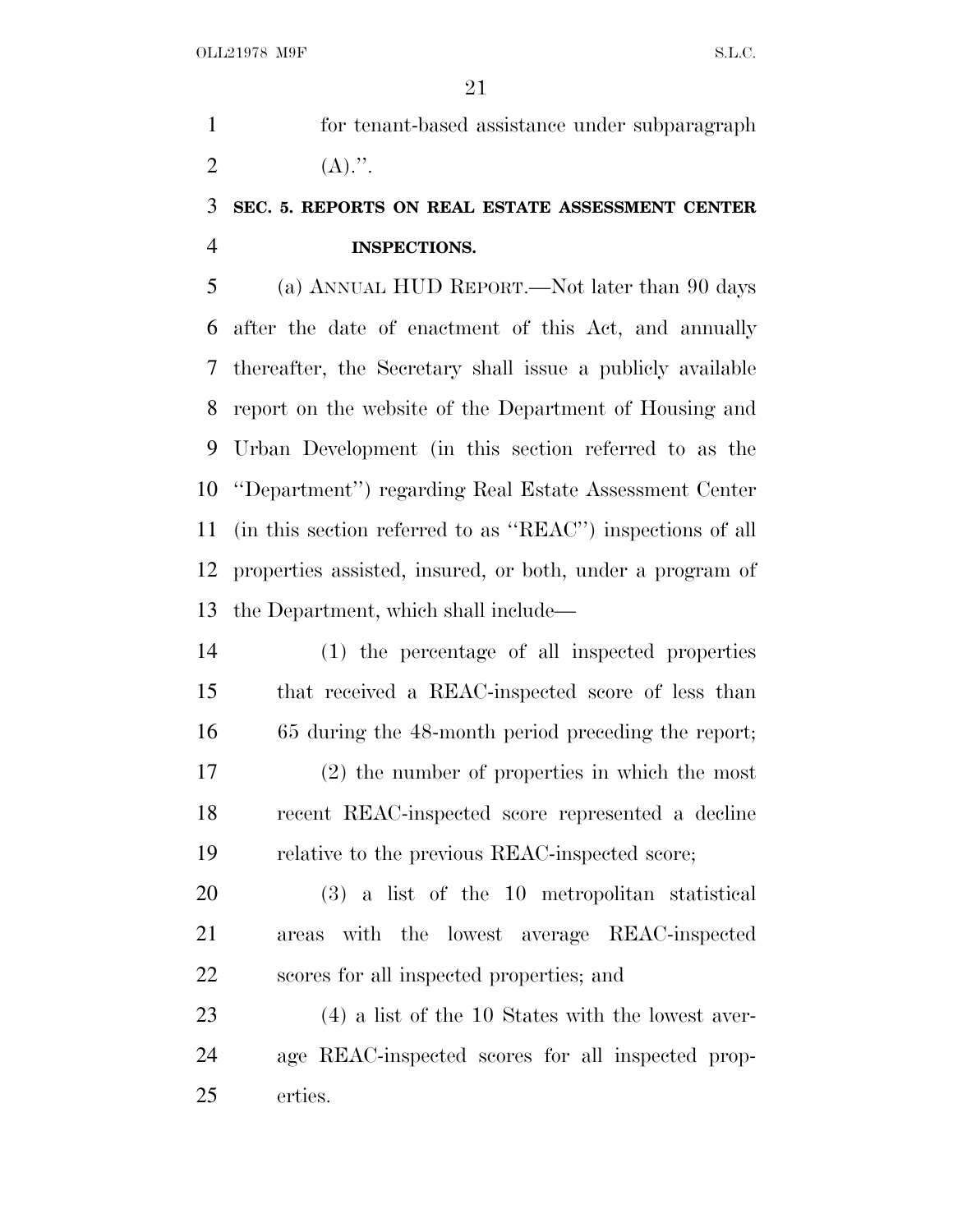(b) GAO REPORT.—The Comptroller General of the United States shall issue a publicly available report on the website of the Government Accountability Office with rec- ommendations for how REAC inspections of all properties assisted, insured, or both, under a program of the Depart- ment should be reformed and improved. **SEC. 6. BUDGET-BASED RENTAL ADJUSTMENTS FOR CER-**

 **TAIN PROPERTIES RECEIVING PROJECT- BASED RENTAL ASSISTANCE THAT UNDER-WENT MARK-TO-MARKET.**

 (a) DEFINITION.—In this section, the term ''eligible property'' means a property that—

 (1) receives project-based rental assistance under section 8 of the United States Housing Act of 1937 (42 U.S.C. 1437f);

 (2) underwent a mortgage restructuring under subtitle A of the Multifamily Assisted Housing Re- form and Affordability Act of 1997 (42 U.S.C. 1437f note; title V of Public Law 105–65); and

 (3)(A) has been transferred to a different owner due to the failure of a prior owner to meet Uniform Physical Condition Standards;

 (B) received a failing Uniform Physical Condi-tion Standard score under a prior owner; or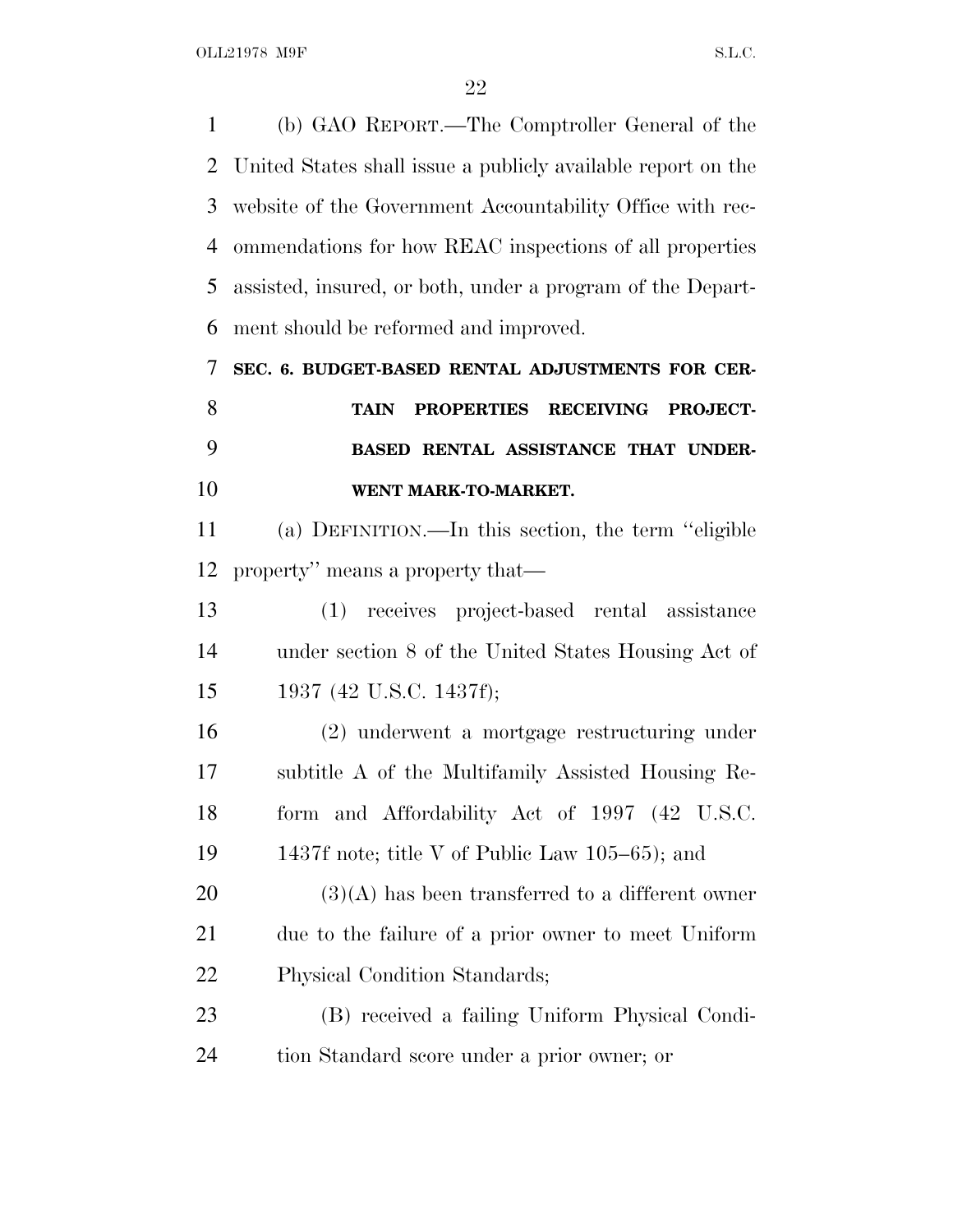(C) requires substantial rehabilitation, including the replacement of major systems, in order to ensure the long term sustainability of the property, as de- termined by a capital needs assessment and as ap-proved by the Secretary.

 (b) AUTHORITY.—The Secretary may, at the request of the owner of the property, approve the adjustment of rent on a budget basis (within the meaning of section 401.412(b) of title 24, Code of Federal Regulations, or any successor regulation) for an eligible property if the owner—

(1) demonstrates that—

 (A) the available operating revenue is in- sufficient to operate and maintain the property; and

 (B) a rent adjustment is necessary to sup-port financing for rehabilitation; and

 (2) submits a rehabilitation plan to extend the useful life of the property for not less than 25 years, including remediation of all existing health, sanita-21 tion, and safety concerns.

 (c) REPORTING REQUIREMENT.—During the period during which a property for which a budget-based rental adjustment is approved under subsection (b) is being reha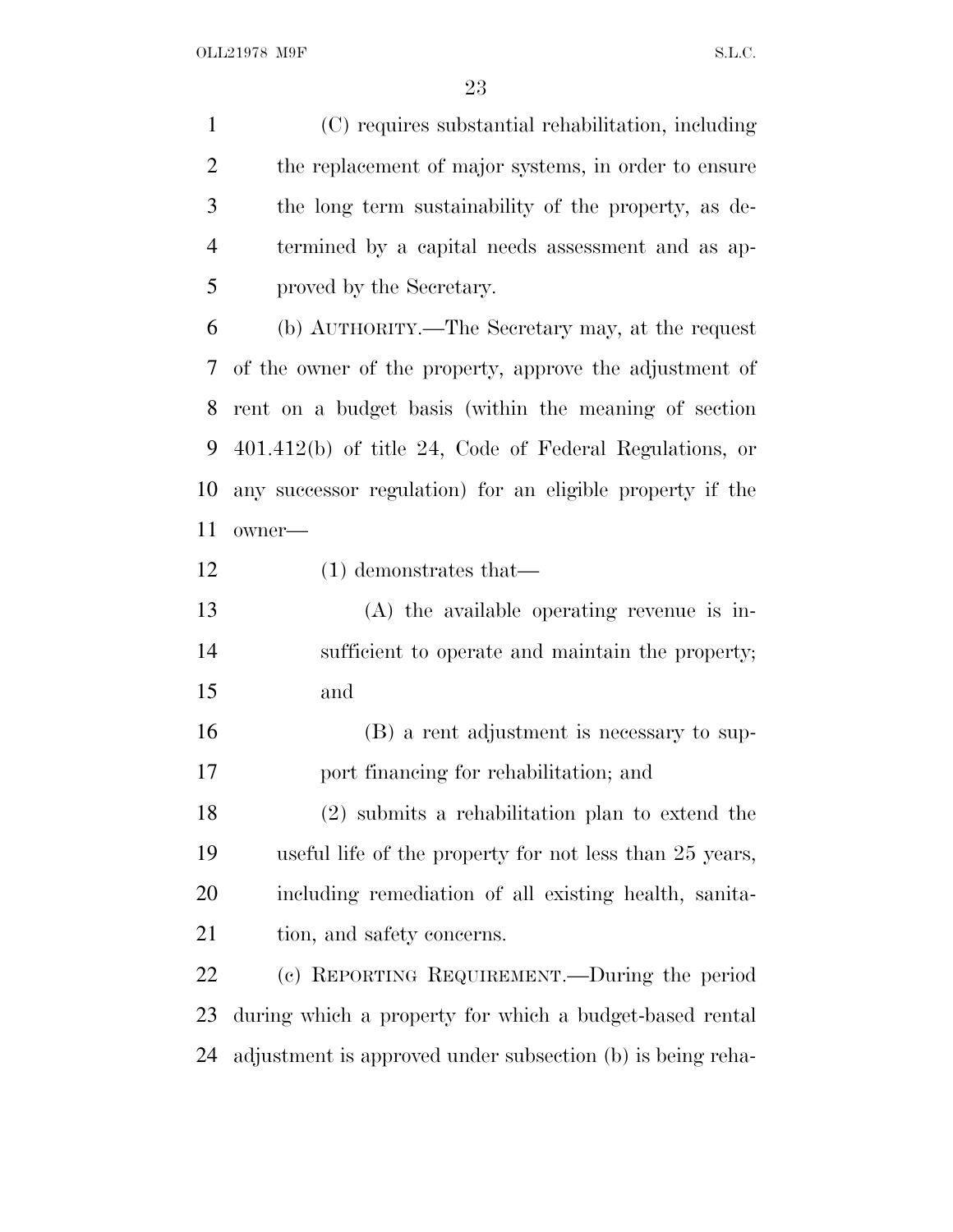OLL21978 M9F S.L.C.

| $\mathbf{1}$               | bilitated, the owner of the property shall submit to the     |
|----------------------------|--------------------------------------------------------------|
| $\overline{2}$             | Secretary a quarterly report that includes—                  |
| 3                          | (1) a description of the progress made on, and               |
| $\overline{4}$             | expenses incurred for, capital improvements and              |
| 5                          | debt service;                                                |
| 6                          | (2) a detailed list of outstanding improvements;             |
| 7                          | (3) the expected completion date for each out-               |
| 8                          | standing improvement described in paragraph $(2)$ ;          |
| 9                          | and                                                          |
| 10                         | (4) any other information required by the Sec-               |
| 11                         | retary.                                                      |
| 12                         | SEC. 7. CODIFICATION OF UNIFORM PHYSICAL CONDITION           |
|                            |                                                              |
|                            | STANDARDS INSPECTION TIMELINES<br><b>FOR</b>                 |
|                            | UNITS RECEIVING PROJECT-BASED RENTAL                         |
|                            | ASSISTANCE.                                                  |
|                            | (a) DEFINITION.—In this section, the term "covered           |
| 13<br>14<br>15<br>16<br>17 | property" means a property that receives project-based       |
|                            | 18 rental assistance under section 8 of the United States    |
| 19                         | Housing Act of 1937 (42 U.S.C. 1437f).                       |
| 20                         | (b) SCORING AND RANKING OF PHYSICAL CONDI-                   |
| 21                         | TION.—The Secretary shall score and rank the physical        |
| 22                         | condition of covered properties in accordance with this sec- |
| 23                         | tion.                                                        |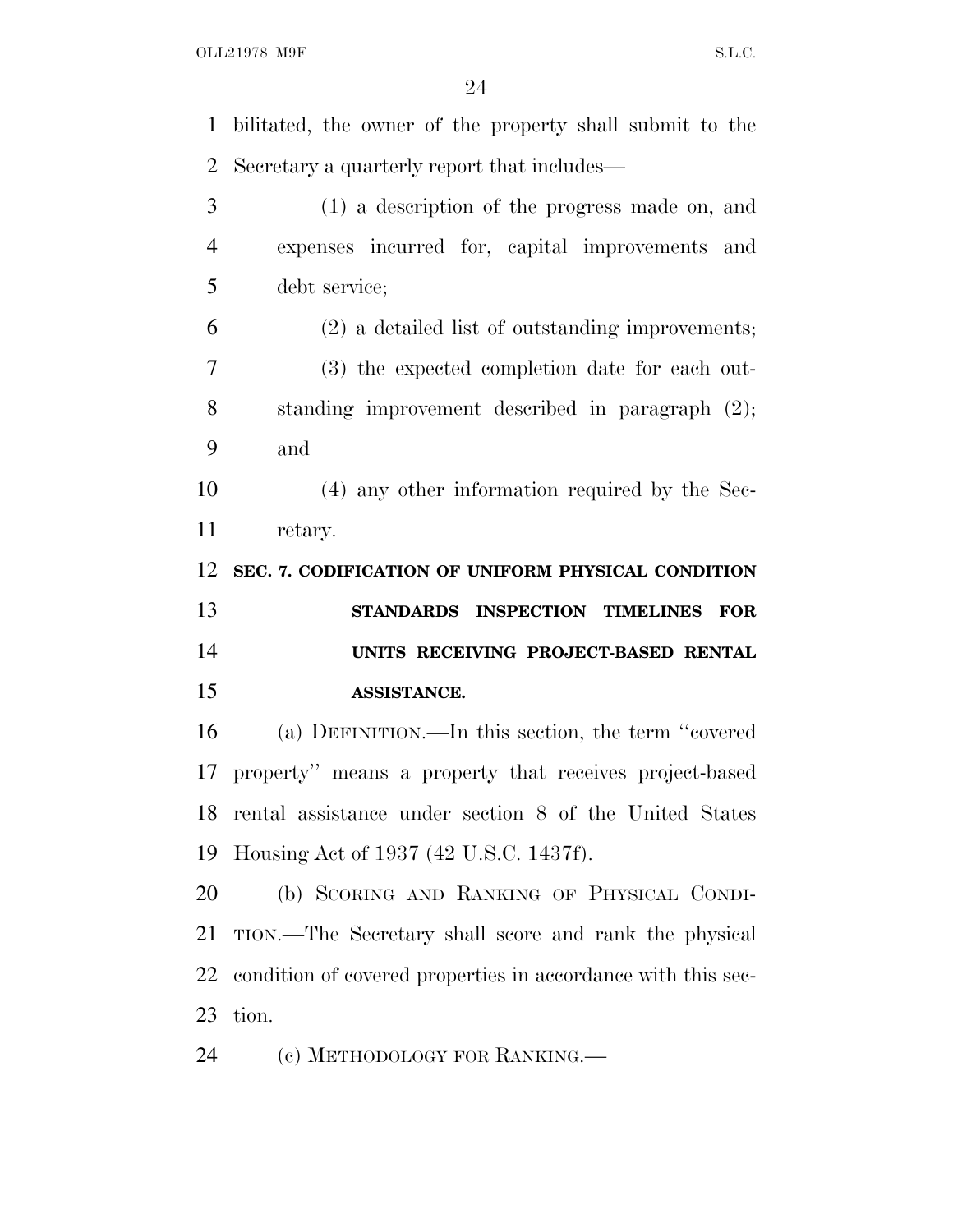| $\mathbf{1}$   | (1) IN GENERAL.—The Secretary shall score         |
|----------------|---------------------------------------------------|
| $\overline{2}$ | each covered property on the basis of a 100-point |
| 3              | scale.                                            |
| $\overline{4}$ | (2) FRACTIONS.—In scoring a covered property      |
| 5              | under paragraph (1), the Secretary shall round—   |
| 6              | $(A)$ a score that includes a fraction below      |
| $\overline{7}$ | one half point to the next lower full point; and  |
| 8              | (B) a score that includes a fraction of one       |
| 9              | half point or higher to the next higher full      |
| 10             | point.                                            |
| 11             | (d) DESIGNATIONS AND FREQUENCY OF INSPEC-         |
| 12             | TIONS.                                            |
| 13             | (1) STANDARD 1 PERFORMING PROPERTY.-              |
| 14             | The Secretary shall—                              |
| 15             | (A) designate a covered property that re-         |
| 16             | ceives a score of not less than 90 points on its  |
| 17             | physical condition inspection as a standard 1     |
| 18             | performing property; and                          |
| 19             | (B) conduct a physical inspection of a            |
| 20             | standard 1 performing property once every 3       |
| 21             | years.                                            |
| <u>22</u>      | (2) STANDARD 2 PERFORMING PROPERTY.-              |
| 23             | The Secretary shall—                              |
| 24             | (A) designate a covered property that re-         |
| 25             | ceives a score of not less than 80 points and     |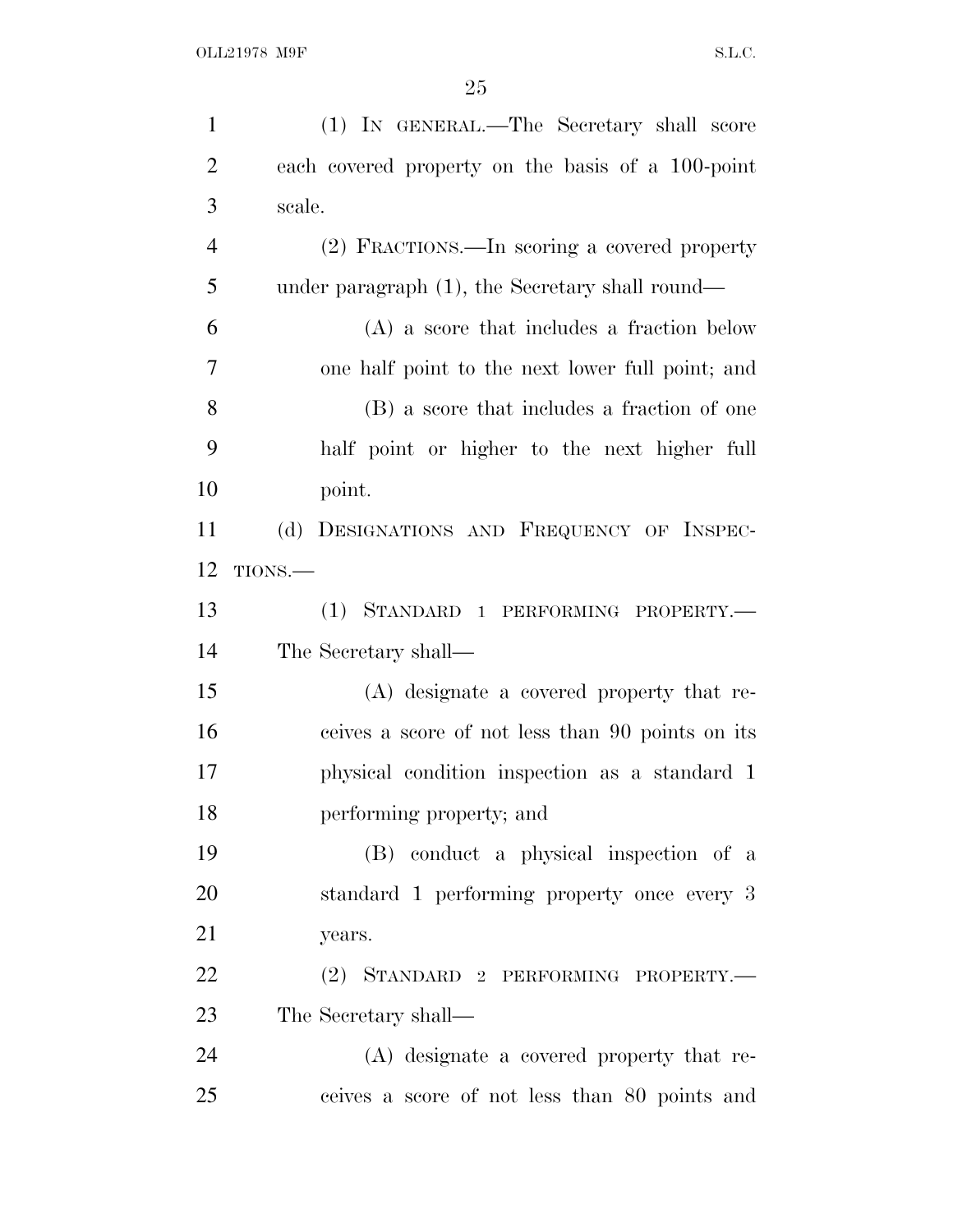| $\mathbf{1}$   | less than 90 points on its physical condition in-             |
|----------------|---------------------------------------------------------------|
| $\overline{2}$ | spection as a standard 2 performing property;                 |
| 3              | and                                                           |
| $\overline{4}$ | (B) conduct a physical inspection of a                        |
| 5              | standard 2 performing property once every 2                   |
| 6              | years.                                                        |
| $\overline{7}$ | (3) STANDARD 3 PERFORMING PROPERTY.                           |
| 8              | The Secretary shall—                                          |
| 9              | (A) designate a covered property that re-                     |
| 10             | ceives a score of less than 80 points on its                  |
| 11             | physical condition inspection as a standard 3                 |
| 12             | performing property; and                                      |
| 13             | (B) conduct a physical inspection of a                        |
| 14             | standard 3 performing property every year.                    |
| 15             | (e) SPECIAL REQUIREMENTS.—If a covered property               |
| 16             | receives a score in the range of a standard 1 performing      |
|                | 17 property or standard 2 performing property on its physical |
|                | 18 condition inspection and has been cited by the Secretary   |
| 19             | as having an exigent health and safety deficiency, the        |
| 20             | property-                                                     |
| 21             | (1) shall only shall be designated as a standard              |
| 22             | 1 performing property or standard 2 performing                |
| 23             | property, respectively, if the owner resolves the defi-       |
| 24             | ciency; and                                                   |